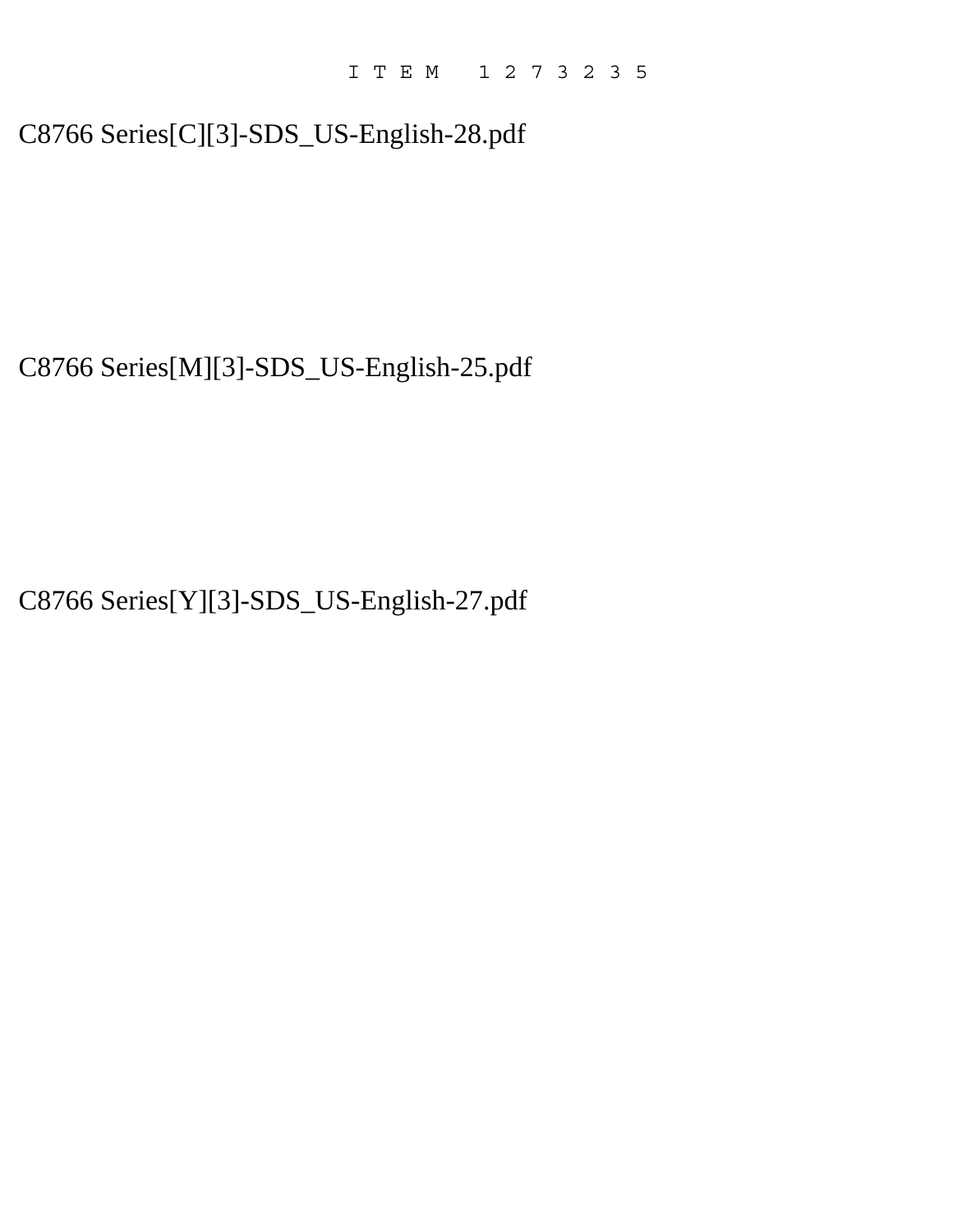

# **SAFETY DATA SHEET**

# **1. Identification**

| <b>Product identifier</b>       | C8766 Series[C][3]                                                                                                                                                                                                                         |
|---------------------------------|--------------------------------------------------------------------------------------------------------------------------------------------------------------------------------------------------------------------------------------------|
| Other means of identification   | Not available.                                                                                                                                                                                                                             |
| Recommended use                 | Inkjet printing                                                                                                                                                                                                                            |
| <b>Recommended restrictions</b> | None known.                                                                                                                                                                                                                                |
| <b>Company identification</b>   | HP.<br>1501 Page Mill Road<br>Palo Alto, CA 94304-1112<br><b>United States</b><br>Telephone 650-857-5020                                                                                                                                   |
|                                 | HP health effects line<br>(Toll-free within the US) 1-800-457-4209<br>(Direct) 1-760-710-0048<br><b>HP Customer Care Line</b><br>(Toll-free within the US) 1-800-474-6836<br>(Direct) 1-208-323-2551<br>Email: hpcustomer.inguiries@hp.com |

#### **2. Hazard(s) identification**

| <b>Physical hazards</b>                      | Not classified.                                                                                                                                                                                                                                                                                |
|----------------------------------------------|------------------------------------------------------------------------------------------------------------------------------------------------------------------------------------------------------------------------------------------------------------------------------------------------|
| <b>Health hazards</b>                        | Not classified.                                                                                                                                                                                                                                                                                |
| <b>Environmental hazards</b>                 | Not classified.                                                                                                                                                                                                                                                                                |
| <b>OSHA defined hazards</b>                  | Not classified.                                                                                                                                                                                                                                                                                |
| Label elements                               |                                                                                                                                                                                                                                                                                                |
| <b>Hazard symbol</b>                         | None.                                                                                                                                                                                                                                                                                          |
| Signal word                                  | None.                                                                                                                                                                                                                                                                                          |
| <b>Hazard statement</b>                      | Not available.                                                                                                                                                                                                                                                                                 |
| <b>Precautionary statement</b>               |                                                                                                                                                                                                                                                                                                |
| <b>Prevention</b>                            | Not available.                                                                                                                                                                                                                                                                                 |
| <b>Response</b>                              | Not available.                                                                                                                                                                                                                                                                                 |
| <b>Storage</b>                               | Not available.                                                                                                                                                                                                                                                                                 |
| <b>Disposal</b>                              | Not available.                                                                                                                                                                                                                                                                                 |
| Hazard(s) not otherwise<br>classified (HNOC) | Potential routes of overexposure to this product are skin and eye contact. Inhalation of vapor and<br>ingestion are not expected to be significant routes of exposure for this product under normal use<br>conditions. Complete toxicity data are not available for this specific formulation. |
| <b>Supplemental information</b>              | This product is not classified as hazardous according to OSHA CFR 1910.1200 (HazCom 2012).                                                                                                                                                                                                     |

#### **3. Composition/information on ingredients**

| <b>Mixtures</b>               |                                 |                   |        |
|-------------------------------|---------------------------------|-------------------|--------|
| <b>Chemical name</b>          | <b>Common name and synonyms</b> | <b>CAS number</b> | %      |
| Water                         |                                 | 7732-18-5         | 65-75  |
| 1,5-pentanediol               |                                 | 111-29-5          | $<$ 10 |
| 2-pyrrolidone                 |                                 | 616-45-5          | < 7.5  |
| Cyan colorant                 |                                 | Proprietary       | < 5    |
| Magnesium nitrate hexahydrate |                                 | 10377-60-3        | < 5    |

**Composition comments** This ink supply contains an aqueous ink formulation. This product has been evaluated using criteria specified in 29 CFR 1910.1200 (Hazard Communication Standard).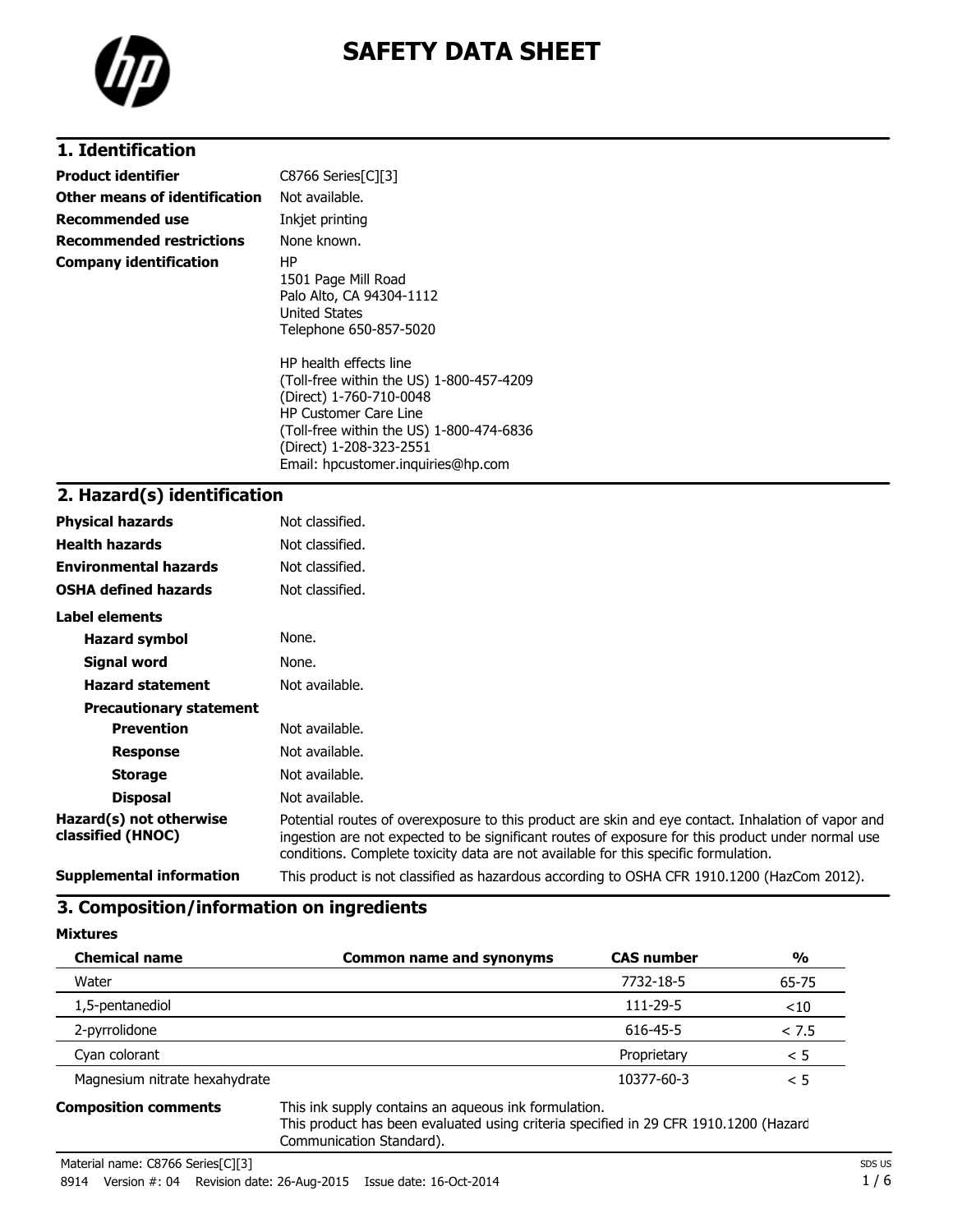| 4. First-aid measures                                    |                                                                                                                                                                                                    |
|----------------------------------------------------------|----------------------------------------------------------------------------------------------------------------------------------------------------------------------------------------------------|
| <b>Inhalation</b>                                        | Move to fresh air. If symptoms persist, get medical attention.                                                                                                                                     |
| <b>Skin contact</b>                                      | Wash affected areas thoroughly with mild soap and water. If irritation persists get medical<br>attention.                                                                                          |
| Eye contact                                              | Do not rub eyes. Immediately flush with large amounts of clean, warm water (low pressure) for at<br>least 15 minutes or until particles are removed. If irritation persists get medical attention. |
| <b>Ingestion</b>                                         | If ingestion of a large amount does occur, seek medical attention.                                                                                                                                 |
| Most important<br>symptoms/effects, acute and<br>delayed | Not available.                                                                                                                                                                                     |

### **5. Fire-fighting measures**

| Suitable extinguishing media                                        | For small (incipient) fires, use media such as foam, sand, dry chemical, or carbon dioxide.<br>For large fires use very large (flooding) quantities of water and/or foam, applied as a mist or spray. |
|---------------------------------------------------------------------|-------------------------------------------------------------------------------------------------------------------------------------------------------------------------------------------------------|
| Unsuitable extinguishing<br>media                                   | None known.                                                                                                                                                                                           |
| Specific hazards arising from<br>the chemical                       | Not applicable.                                                                                                                                                                                       |
| Special protective equipment<br>and precautions for<br>firefighters | Not available.                                                                                                                                                                                        |
| <b>Specific methods</b>                                             | None established.                                                                                                                                                                                     |

### **6. Accidental release measures**

| or diatomaceous earth, commercial sorbents, or recover using pumps.<br>containment and cleaning up | <b>Personal precautions,</b><br>protective equipment and<br>emergency procedures<br><b>Methods and materials for</b> | Wear appropriate personal protective equipment.<br>Dike the spilled material, where this is possible. Absorb with inert absorbent such as dry clay, sand |
|----------------------------------------------------------------------------------------------------|----------------------------------------------------------------------------------------------------------------------|----------------------------------------------------------------------------------------------------------------------------------------------------------|
|                                                                                                    |                                                                                                                      |                                                                                                                                                          |
|                                                                                                    | <b>Environmental precautions</b>                                                                                     | Do not let product enter drains. Do not flush into surface water or sanitary sewer system.                                                               |

#### **7. Handling and storage**

| <b>Precautions for safe handling</b>                               | Avoid contact with skin, eyes and clothing.                               |
|--------------------------------------------------------------------|---------------------------------------------------------------------------|
| Conditions for safe storage,<br>including anv<br>incompatibilities | Keep out of the reach of children. Keep away from excessive heat or cold. |

# **8. Exposure controls/personal protection**

| <b>Occupational exposure limits</b>               | No exposure limits noted for ingredient(s).                            |  |  |
|---------------------------------------------------|------------------------------------------------------------------------|--|--|
| <b>Biological limit values</b>                    | No biological exposure limits noted for the ingredient(s).             |  |  |
| <b>Exposure guidelines</b>                        | Exposure limits have not been established for this product.            |  |  |
| <b>Appropriate engineering</b><br><b>controls</b> | Use in a well ventilated area.                                         |  |  |
|                                                   | Individual protection measures, such as personal protective equipment  |  |  |
| Eye/face protection                               | Not available.                                                         |  |  |
| <b>Skin protection</b>                            |                                                                        |  |  |
| <b>Hand protection</b>                            | Not available.                                                         |  |  |
| <b>Other</b>                                      | Not available.                                                         |  |  |
| <b>Respiratory protection</b>                     | Not available.                                                         |  |  |
| <b>Thermal hazards</b>                            | Not available.                                                         |  |  |
| <b>General hygiene</b><br>considerations          | Handle in accordance with good industrial hygiene and safety practice. |  |  |

### **9. Physical and chemical properties**

**Appearance**

```
Physical state Liquid.
```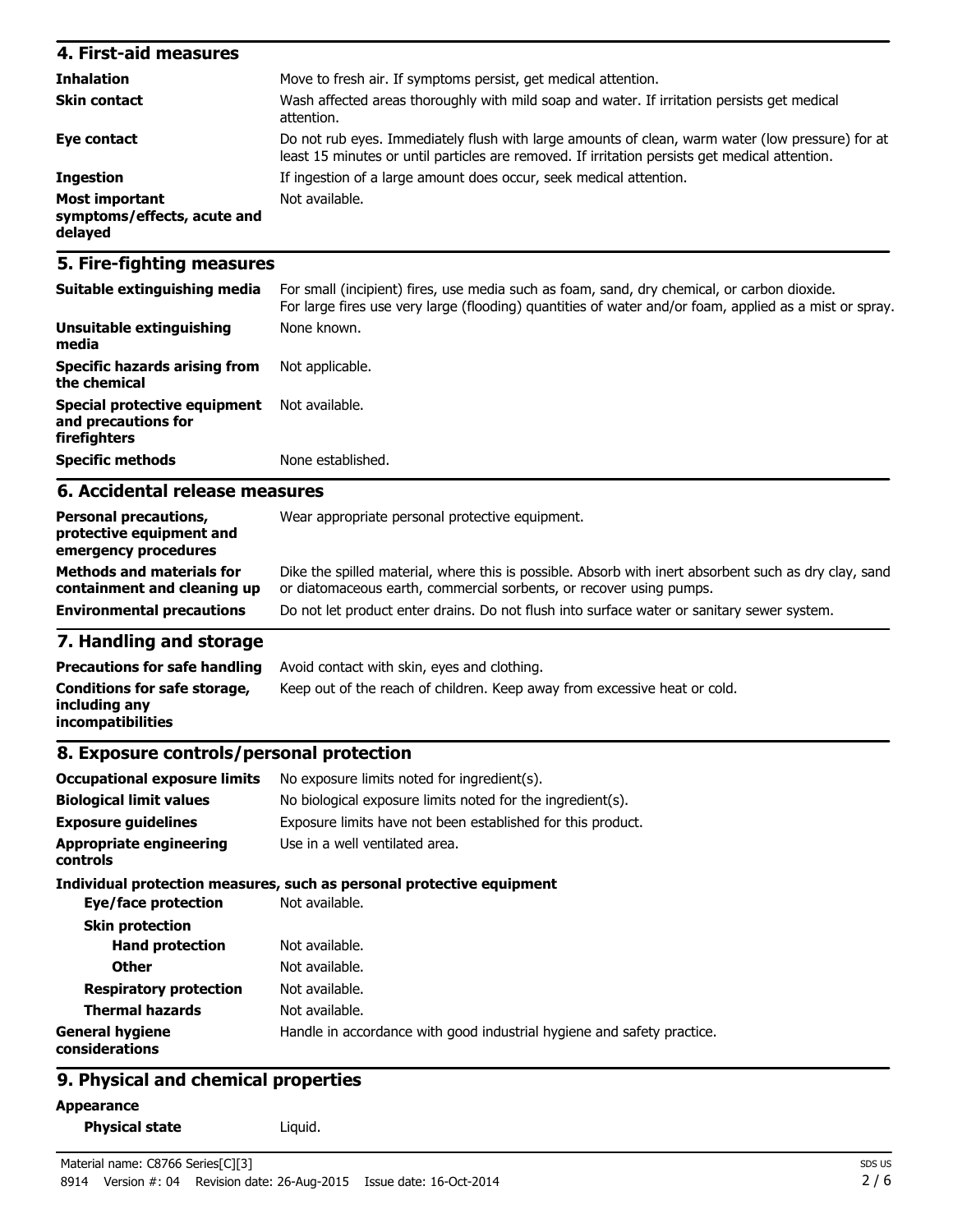| <b>Color</b>                                       | Cyan                                                      |
|----------------------------------------------------|-----------------------------------------------------------|
| Odor                                               | Not available.                                            |
| <b>Odor threshold</b>                              | Not available.                                            |
| рH                                                 | $6.2 - 6.8$                                               |
| <b>Melting point/freezing point</b>                | Not available.                                            |
| <b>Initial boiling point and</b><br>boiling range  | Not determined                                            |
| <b>Flash point</b>                                 | > 200.0 °F (> 93.3 °C) Pensky-Martens Closed Cup          |
| <b>Evaporation rate</b>                            | Not determined                                            |
| <b>Flammability (solid, gas)</b>                   | Not available.                                            |
| Upper/lower flammability or explosive limits       |                                                           |
| Flammability limit - lower Not determined<br>(9/6) |                                                           |
| <b>Flammability limit -</b><br>upper $(\% )$       | Not available.                                            |
| <b>Explosive limit - lower</b><br>(%)              | Not available.                                            |
| <b>Explosive limit - upper</b><br>(9/6)            | Not available.                                            |
| Vapor pressure                                     | Not determined                                            |
| Solubility(ies)                                    |                                                           |
| <b>Solubility (water)</b>                          | Soluble in water                                          |
| <b>Partition coefficient</b><br>(n-octanol/water)  | Not available.                                            |
| <b>Auto-ignition temperature</b>                   | Not available.                                            |
| <b>Decomposition temperature</b>                   | Not available.                                            |
| <b>Viscosity</b>                                   | $>= 2 cp$                                                 |
| <b>Other information</b>                           | For other VOC regulatory data/information see Section 15. |
| VOC (Weight %)                                     | $<$ 221 g/L                                               |

# **10. Stability and reactivity**

| <b>Reactivity</b>                            | Not available.                                                                                                                                   |  |
|----------------------------------------------|--------------------------------------------------------------------------------------------------------------------------------------------------|--|
| <b>Chemical stability</b>                    | Stable under recommended storage conditions.                                                                                                     |  |
| <b>Possibility of hazardous</b><br>reactions | Will not occur.                                                                                                                                  |  |
| <b>Conditions to avoid</b>                   | Not available.                                                                                                                                   |  |
| <b>Incompatible materials</b>                | Incompatible with strong bases and oxidizing agents.                                                                                             |  |
| <b>Hazardous decomposition</b><br>products   | Upon decomposition, this product may yield gaseous nitrogen oxides, carbon monoxide, carbon<br>dioxide and/or low molecular weight hydrocarbons. |  |

# **11. Toxicological information**

| Symptoms related to the<br>physical, chemical and<br>toxicological characteristics | Not available.                                                    |
|------------------------------------------------------------------------------------|-------------------------------------------------------------------|
| Information on toxicological effects                                               |                                                                   |
| <b>Acute toxicity</b>                                                              | Based on available data, the classification criteria are not met. |
| <b>Skin corrosion/irritation</b>                                                   | Based on available data, the classification criteria are not met. |
| Serious eye damage/eye<br>irritation                                               | Based on available data, the classification criteria are not met. |
| Respiratory or skin sensitization                                                  |                                                                   |
| <b>Respiratory sensitization</b>                                                   | Based on available data, the classification criteria are not met. |
| <b>Skin sensitization</b>                                                          | Based on available data, the classification criteria are not met. |
| Germ cell mutagenicity                                                             | Based on available data, the classification criteria are not met. |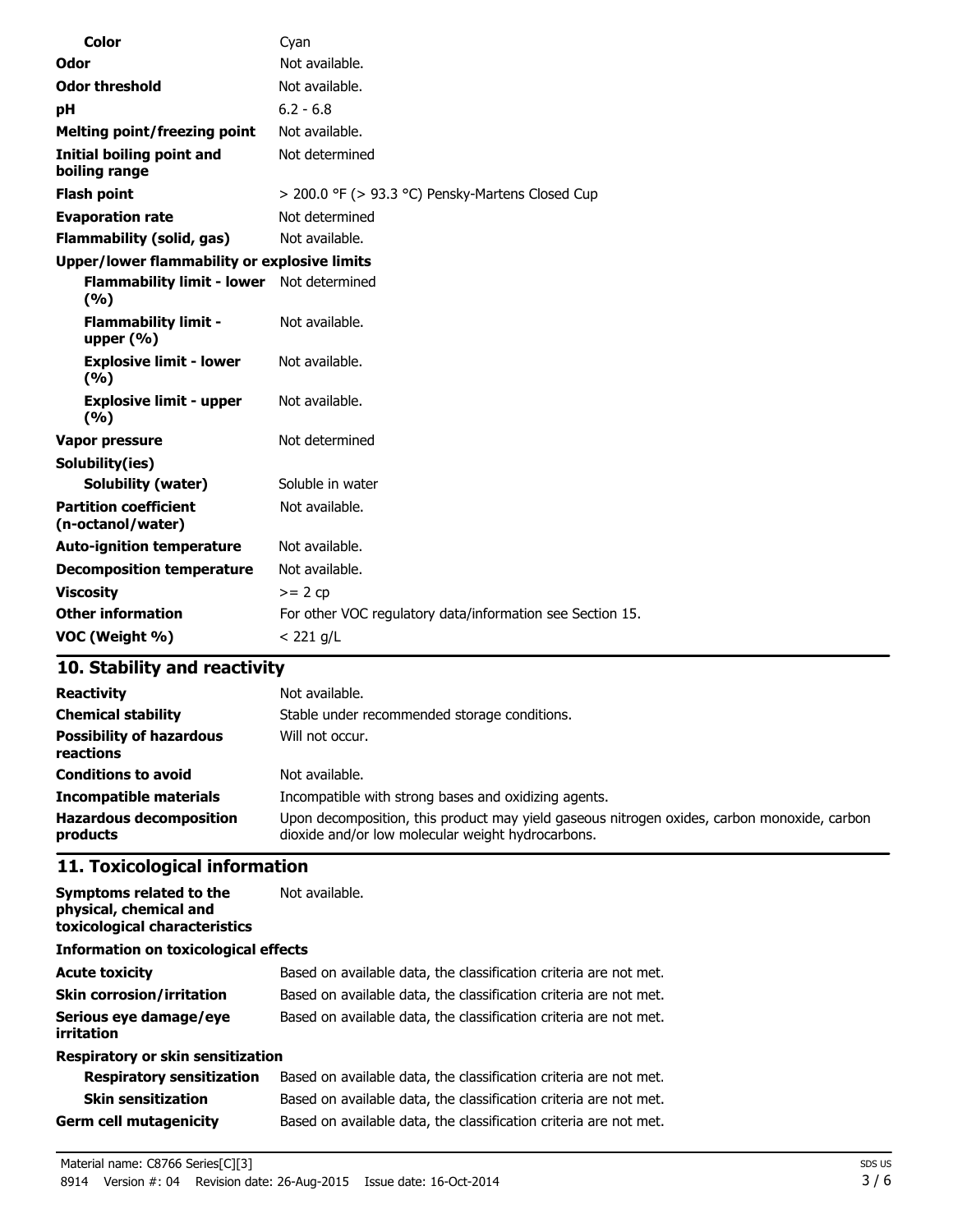| Carcinogenicity                                                    |                                                                                                                                                                                                                                                                                                                                                                                                                                                                   | Based on available data, the classification criteria are not met.                     |                        |  |
|--------------------------------------------------------------------|-------------------------------------------------------------------------------------------------------------------------------------------------------------------------------------------------------------------------------------------------------------------------------------------------------------------------------------------------------------------------------------------------------------------------------------------------------------------|---------------------------------------------------------------------------------------|------------------------|--|
| <b>Reproductive toxicity</b>                                       |                                                                                                                                                                                                                                                                                                                                                                                                                                                                   | Based on available data, the classification criteria are not met.                     |                        |  |
| <b>Specific target organ toxicity</b><br>- single exposure         | Based on available data, the classification criteria are not met.                                                                                                                                                                                                                                                                                                                                                                                                 |                                                                                       |                        |  |
| <b>Specific target organ toxicity</b><br>- repeated exposure       |                                                                                                                                                                                                                                                                                                                                                                                                                                                                   | Based on available data, the classification criteria are not met.                     |                        |  |
| <b>Aspiration hazard</b>                                           |                                                                                                                                                                                                                                                                                                                                                                                                                                                                   | Based on available data, the classification criteria are not met.                     |                        |  |
| <b>Further information</b>                                         |                                                                                                                                                                                                                                                                                                                                                                                                                                                                   | Complete toxicity data are not available for this specific formulation                |                        |  |
|                                                                    |                                                                                                                                                                                                                                                                                                                                                                                                                                                                   | Refer to Section 2 for potential health effects and Section 4 for first aid measures. |                        |  |
| <b>Components</b>                                                  | <b>Species</b>                                                                                                                                                                                                                                                                                                                                                                                                                                                    |                                                                                       | <b>Test Results</b>    |  |
| 2-pyrrolidone (CAS 616-45-5)                                       |                                                                                                                                                                                                                                                                                                                                                                                                                                                                   |                                                                                       |                        |  |
| <b>Acute</b>                                                       |                                                                                                                                                                                                                                                                                                                                                                                                                                                                   |                                                                                       |                        |  |
| <b>Oral</b>                                                        |                                                                                                                                                                                                                                                                                                                                                                                                                                                                   |                                                                                       |                        |  |
| LD50                                                               | Guinea pig                                                                                                                                                                                                                                                                                                                                                                                                                                                        |                                                                                       | 6500 mg/kg             |  |
|                                                                    | Rat                                                                                                                                                                                                                                                                                                                                                                                                                                                               |                                                                                       | 6500 mg/kg             |  |
| 12. Ecological information                                         |                                                                                                                                                                                                                                                                                                                                                                                                                                                                   |                                                                                       |                        |  |
| <b>Ecotoxicity</b>                                                 |                                                                                                                                                                                                                                                                                                                                                                                                                                                                   |                                                                                       |                        |  |
| <b>Product</b>                                                     |                                                                                                                                                                                                                                                                                                                                                                                                                                                                   | <b>Species</b>                                                                        | <b>Test Results</b>    |  |
| C8766 Series[C][3] (CAS Mixture)                                   |                                                                                                                                                                                                                                                                                                                                                                                                                                                                   |                                                                                       |                        |  |
| <b>Aquatic</b>                                                     |                                                                                                                                                                                                                                                                                                                                                                                                                                                                   |                                                                                       |                        |  |
| Acute                                                              |                                                                                                                                                                                                                                                                                                                                                                                                                                                                   |                                                                                       |                        |  |
| Fish                                                               | <b>LC50</b>                                                                                                                                                                                                                                                                                                                                                                                                                                                       | Fathead minnow (Pimephales promelas)                                                  | $<$ 400 mg/l, 96 hours |  |
| <b>Components</b>                                                  |                                                                                                                                                                                                                                                                                                                                                                                                                                                                   | <b>Species</b>                                                                        | <b>Test Results</b>    |  |
| 2-pyrrolidone (CAS 616-45-5)                                       |                                                                                                                                                                                                                                                                                                                                                                                                                                                                   |                                                                                       |                        |  |
| <b>Aquatic</b>                                                     |                                                                                                                                                                                                                                                                                                                                                                                                                                                                   |                                                                                       |                        |  |
| Crustacea                                                          | <b>EC50</b>                                                                                                                                                                                                                                                                                                                                                                                                                                                       | Water flea (Daphnia pulex)                                                            | 13.21 mg/l, 48 hours   |  |
| <b>Persistence and degradability</b>                               | Not available.                                                                                                                                                                                                                                                                                                                                                                                                                                                    |                                                                                       |                        |  |
| <b>Bioaccumulative potential</b>                                   | Not available.                                                                                                                                                                                                                                                                                                                                                                                                                                                    |                                                                                       |                        |  |
| Partition coefficient n-octanol / water (log Kow)<br>2-pyrrolidone |                                                                                                                                                                                                                                                                                                                                                                                                                                                                   | $-0.85$                                                                               |                        |  |
| <b>Mobility in soil</b>                                            | Not available.                                                                                                                                                                                                                                                                                                                                                                                                                                                    |                                                                                       |                        |  |
| <b>Other adverse effects</b>                                       | Not available.                                                                                                                                                                                                                                                                                                                                                                                                                                                    |                                                                                       |                        |  |
| 13. Disposal considerations                                        |                                                                                                                                                                                                                                                                                                                                                                                                                                                                   |                                                                                       |                        |  |
| <b>Disposal instructions</b>                                       | Do not allow this material to drain into sewers/water supplies.<br>Dispose of waste material according to Local, State, Federal, and Provincial Environmental<br>Regulations.<br>HP's Planet Partners (trademark) supplies recycling program enables simple, convenient recycling of<br>HP original inkjet and LaserJet supplies. For more information and to determine if this service is<br>available in your location, please visit http://www.hp.com/recycle. |                                                                                       |                        |  |
| 14. Transport information                                          |                                                                                                                                                                                                                                                                                                                                                                                                                                                                   |                                                                                       |                        |  |
| <b>DOT</b>                                                         |                                                                                                                                                                                                                                                                                                                                                                                                                                                                   |                                                                                       |                        |  |
| Not regulated as dangerous goods.                                  |                                                                                                                                                                                                                                                                                                                                                                                                                                                                   |                                                                                       |                        |  |
| <b>IATA</b>                                                        |                                                                                                                                                                                                                                                                                                                                                                                                                                                                   |                                                                                       |                        |  |
| Not regulated as dangerous goods.                                  |                                                                                                                                                                                                                                                                                                                                                                                                                                                                   |                                                                                       |                        |  |
| <b>IMDG</b>                                                        |                                                                                                                                                                                                                                                                                                                                                                                                                                                                   |                                                                                       |                        |  |
| Not regulated as dangerous goods.                                  |                                                                                                                                                                                                                                                                                                                                                                                                                                                                   |                                                                                       |                        |  |
| <b>ADR</b>                                                         |                                                                                                                                                                                                                                                                                                                                                                                                                                                                   |                                                                                       |                        |  |

Not regulated as dangerous goods.

**Further information** Not a dangerous good under DOT, IATA, ADR, IMDG, or RID.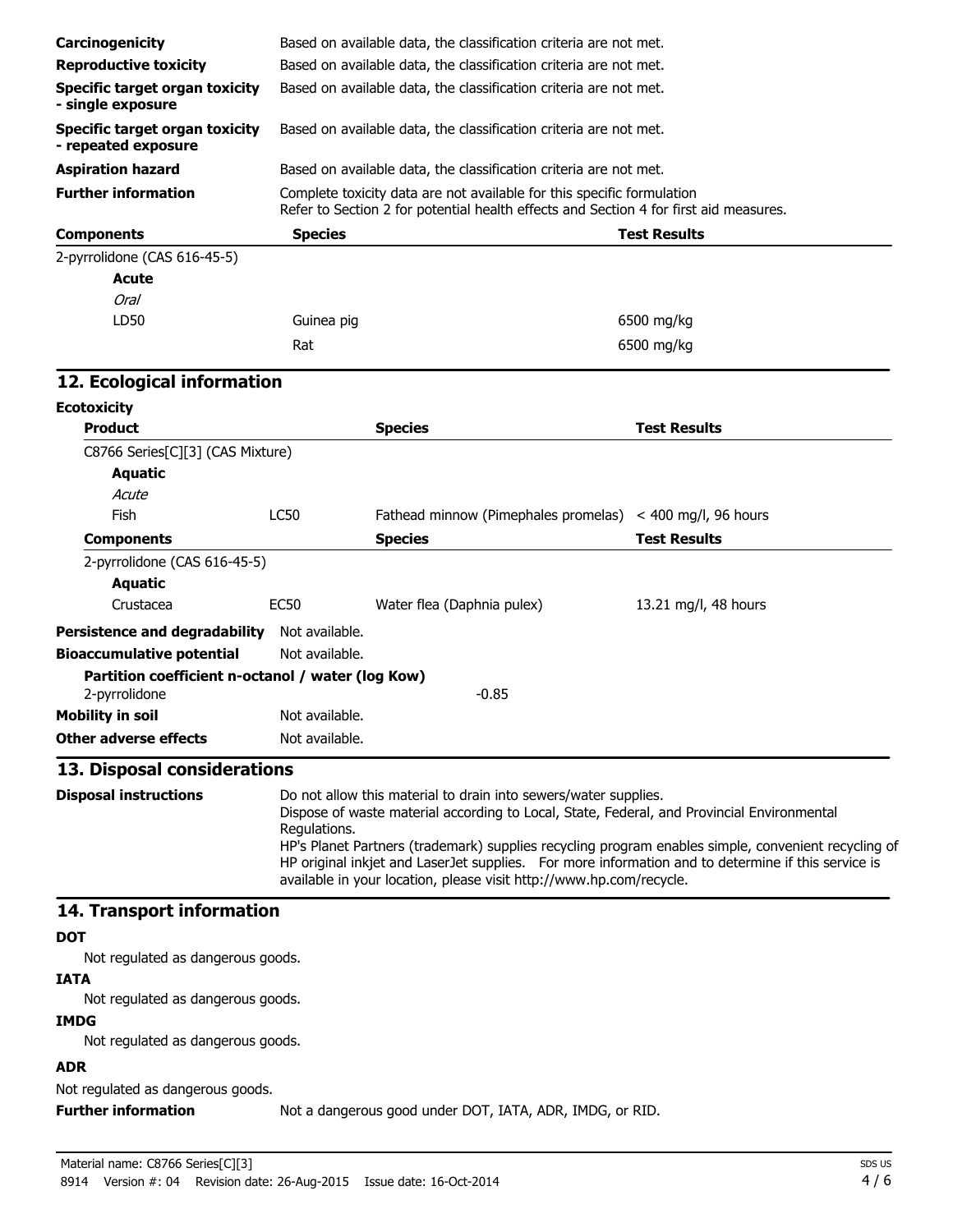# **15. Regulatory information**

| <b>US federal regulations</b>                                                | US TSCA 12(b): Does not contain listed chemicals.                                                                                                                                                                                                                                                                                                                                                                                                                                                                    |
|------------------------------------------------------------------------------|----------------------------------------------------------------------------------------------------------------------------------------------------------------------------------------------------------------------------------------------------------------------------------------------------------------------------------------------------------------------------------------------------------------------------------------------------------------------------------------------------------------------|
|                                                                              | TSCA Section 12(b) Export Notification (40 CFR 707, Subpt. D)                                                                                                                                                                                                                                                                                                                                                                                                                                                        |
| Not regulated.<br><b>CERCLA Hazardous Substance List (40 CFR 302.4)</b>      |                                                                                                                                                                                                                                                                                                                                                                                                                                                                                                                      |
| Not listed.<br><b>SARA 304 Emergency release notification</b>                |                                                                                                                                                                                                                                                                                                                                                                                                                                                                                                                      |
| Not regulated.                                                               | OSHA Specifically Regulated Substances (29 CFR 1910.1001-1050)                                                                                                                                                                                                                                                                                                                                                                                                                                                       |
| Not listed.                                                                  |                                                                                                                                                                                                                                                                                                                                                                                                                                                                                                                      |
|                                                                              | <b>Superfund Amendments and Reauthorization Act of 1986 (SARA)</b>                                                                                                                                                                                                                                                                                                                                                                                                                                                   |
| <b>Hazard categories</b>                                                     | Immediate Hazard - No<br>Delayed Hazard - No<br>Fire Hazard - No<br>Pressure Hazard - No<br>Reactivity Hazard - No                                                                                                                                                                                                                                                                                                                                                                                                   |
| <b>SARA 302 Extremely hazardous substance</b>                                |                                                                                                                                                                                                                                                                                                                                                                                                                                                                                                                      |
| Not listed.                                                                  |                                                                                                                                                                                                                                                                                                                                                                                                                                                                                                                      |
| <b>SARA 311/312</b><br><b>Hazardous chemical</b>                             | No                                                                                                                                                                                                                                                                                                                                                                                                                                                                                                                   |
| <b>Other federal regulations</b><br><b>Safe Drinking Water Act</b><br>(SDWA) | Not regulated.                                                                                                                                                                                                                                                                                                                                                                                                                                                                                                       |
| <b>US state regulations</b>                                                  |                                                                                                                                                                                                                                                                                                                                                                                                                                                                                                                      |
| <b>US. Massachusetts RTK - Substance List</b>                                |                                                                                                                                                                                                                                                                                                                                                                                                                                                                                                                      |
| 2-pyrrolidone (CAS 616-45-5)<br>Not listed.                                  | US. New Jersey Worker and Community Right-to-Know Act                                                                                                                                                                                                                                                                                                                                                                                                                                                                |
| 2-pyrrolidone (CAS 616-45-5)<br><b>US. Rhode Island RTK</b>                  | US. Pennsylvania Worker and Community Right-to-Know Law                                                                                                                                                                                                                                                                                                                                                                                                                                                              |
| Not regulated.                                                               |                                                                                                                                                                                                                                                                                                                                                                                                                                                                                                                      |
| <b>US. California Proposition 65</b>                                         |                                                                                                                                                                                                                                                                                                                                                                                                                                                                                                                      |
| Not Listed.                                                                  |                                                                                                                                                                                                                                                                                                                                                                                                                                                                                                                      |
| <b>Other information</b>                                                     | VOC content (less water, less exempt compounds) = $<$ 697 g/L (U.S. requirement, not for<br>emissions)                                                                                                                                                                                                                                                                                                                                                                                                               |
|                                                                              | VOC data based on formulation (Organic compounds minus solids)                                                                                                                                                                                                                                                                                                                                                                                                                                                       |
| <b>Regulatory information</b>                                                | All chemical substances in this HP product have been notified or are exempt from notification under<br>chemical substances notification laws in the following countries: US (TSCA), EU (EINECS/ELINCS),<br>Switzerland, Canada (DSL/NDSL), Australia, Japan, Philippines, South Korea, New Zealand, and<br>China.                                                                                                                                                                                                    |
|                                                                              | 16. Other information, including date of preparation or last revision                                                                                                                                                                                                                                                                                                                                                                                                                                                |
| <b>Issue date</b>                                                            | 16-Oct-2014                                                                                                                                                                                                                                                                                                                                                                                                                                                                                                          |
| <b>Revision date</b>                                                         | 26-Aug-2015                                                                                                                                                                                                                                                                                                                                                                                                                                                                                                          |
| <b>Version #</b>                                                             | 04                                                                                                                                                                                                                                                                                                                                                                                                                                                                                                                   |
| <b>Disclaimer</b>                                                            | This Safety Data Sheet document is provided without charge to customers of HP. Data is the most<br>current known to HP at the time of preparation of this document and is believed to be accurate. It<br>should not be construed as guaranteeing specific properties of the products as described or<br>suitability for a particular application. This document was prepared to the requirements of the<br>jurisdiction specified in Section 1 above and may not meet regulatory requirements in other<br>countries. |
| <b>Revision Information</b>                                                  | Other information, including date of preparation or last revision: Disclaimer                                                                                                                                                                                                                                                                                                                                                                                                                                        |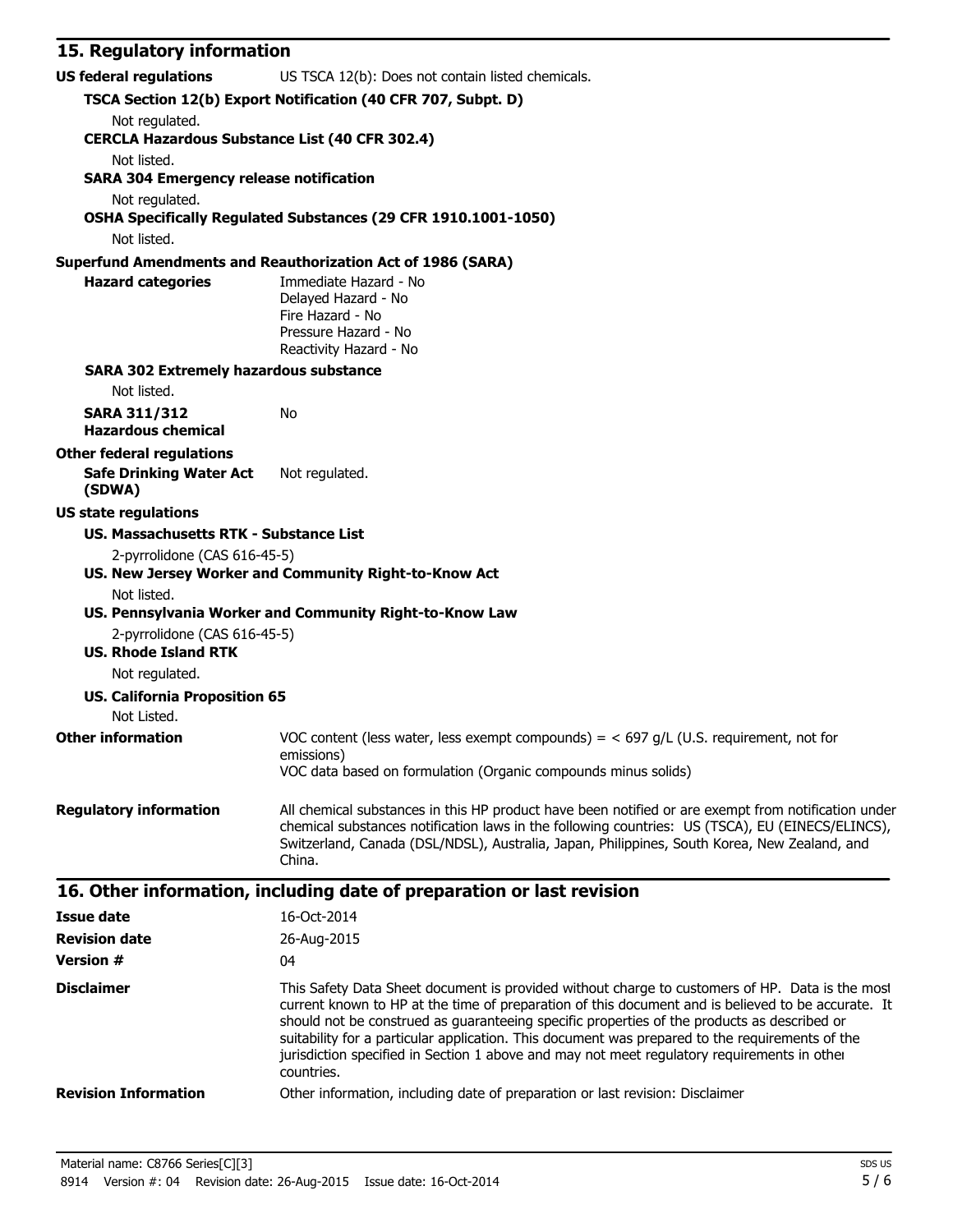| Manufacturer information | HP |
|--------------------------|----|
|                          |    |

1501 Page Mill Road Palo Alto, CA 94304-1112 US Direct 1-650-857-5020

#### **Explanation of abbreviations**

| <b>ACGIH</b>  | American Conference of Governmental Industrial Hygienists           |
|---------------|---------------------------------------------------------------------|
| <b>CAS</b>    | <b>Chemical Abstracts Service</b>                                   |
| <b>CERCLA</b> | Comprehensive Environmental Response Compensation and Liability Act |
| <b>CFR</b>    | Code of Federal Regulations                                         |
| <b>COC</b>    | Cleveland Open Cup                                                  |
| <b>DOT</b>    | Department of Transportation                                        |
| <b>EPCRA</b>  | Emergency Planning and Community Right-to-Know Act (aka SARA)       |
| <b>TARC</b>   | International Agency for Research on Cancer                         |
| <b>NIOSH</b>  | National Institute for Occupational Safety and Health               |
| <b>NTP</b>    | National Toxicology Program                                         |
| <b>OSHA</b>   | Occupational Safety and Health Administration                       |
| <b>PEL</b>    | Permissible Exposure Limit                                          |
| <b>RCRA</b>   | Resource Conservation and Recovery Act                              |
| <b>REC</b>    | Recommended                                                         |
| <b>REL</b>    | Recommended Exposure Limit                                          |
| <b>SARA</b>   | Superfund Amendments and Reauthorization Act of 1986                |
| <b>STEL</b>   | Short-Term Exposure Limit                                           |
| <b>TCLP</b>   | Toxicity Characteristics Leaching Procedure                         |
| <b>TLV</b>    | <b>Threshold Limit Value</b>                                        |
| <b>TSCA</b>   | Toxic Substances Control Act                                        |
| <b>VOC</b>    | Volatile Organic Compounds                                          |
|               |                                                                     |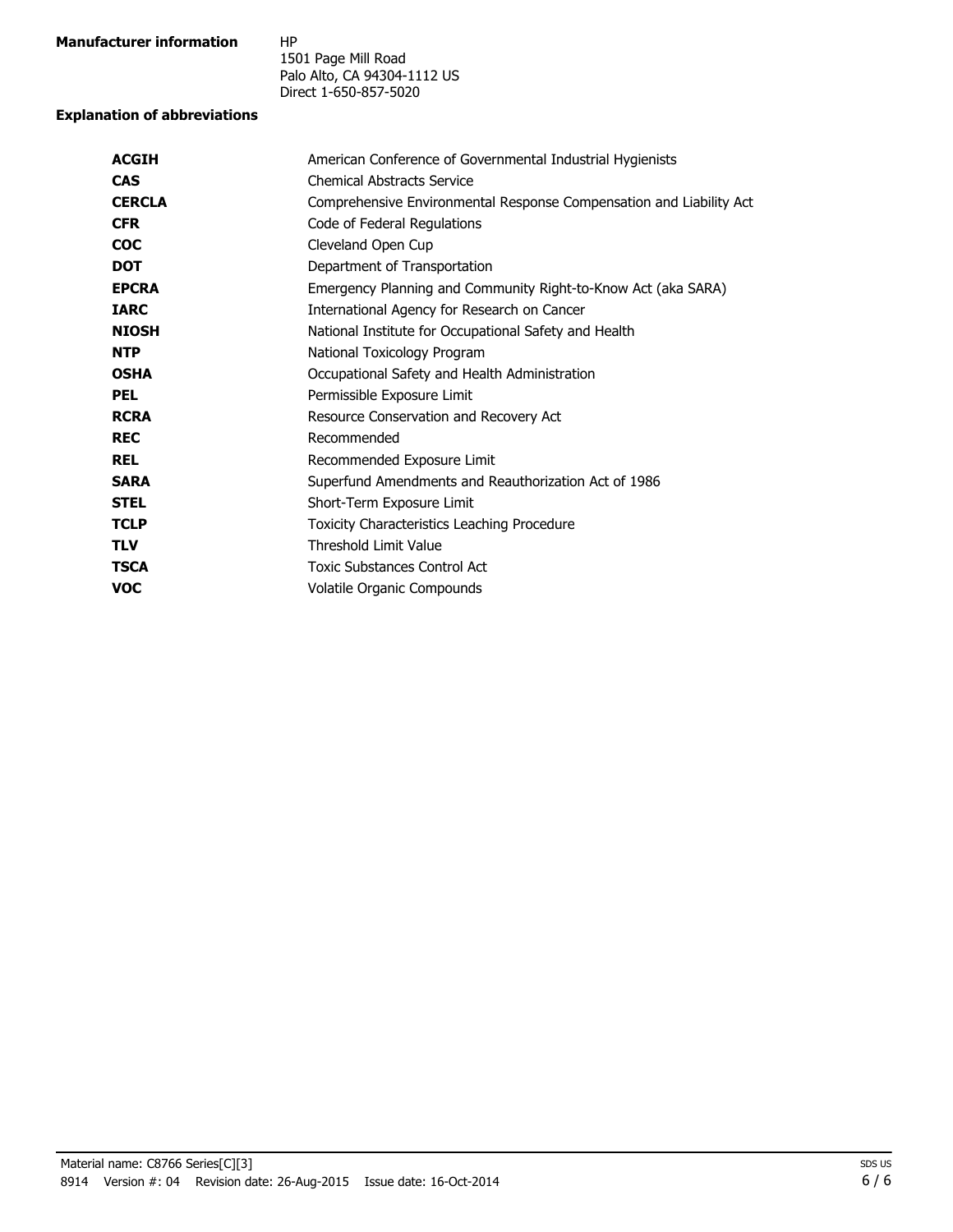

# **SAFETY DATA SHEET**

# **1. Identification**

| <b>Product identifier</b>       | C8766 Series[M][3]                                                                                                                                                                                                                         |
|---------------------------------|--------------------------------------------------------------------------------------------------------------------------------------------------------------------------------------------------------------------------------------------|
| Other means of identification   | Not available.                                                                                                                                                                                                                             |
| Recommended use                 | Inkjet printing                                                                                                                                                                                                                            |
| <b>Recommended restrictions</b> | None known.                                                                                                                                                                                                                                |
| <b>Company identification</b>   | ΗP<br>1501 Page Mill Road<br>Palo Alto, CA 94304-1112<br>United States<br>Telephone 650-857-5020                                                                                                                                           |
|                                 | HP health effects line<br>(Toll-free within the US) 1-800-457-4209<br>(Direct) 1-760-710-0048<br><b>HP Customer Care Line</b><br>(Toll-free within the US) 1-800-474-6836<br>(Direct) 1-208-323-2551<br>Email: hpcustomer.inguiries@hp.com |

#### **2. Hazard(s) identification**

| <b>Physical hazards</b>                      | Not classified.                                                                                                                                                                                                                                                                                |
|----------------------------------------------|------------------------------------------------------------------------------------------------------------------------------------------------------------------------------------------------------------------------------------------------------------------------------------------------|
| <b>Health hazards</b>                        | Not classified.                                                                                                                                                                                                                                                                                |
| <b>Environmental hazards</b>                 | Not classified.                                                                                                                                                                                                                                                                                |
| <b>OSHA defined hazards</b>                  | Not classified.                                                                                                                                                                                                                                                                                |
| Label elements                               |                                                                                                                                                                                                                                                                                                |
| Hazard symbol                                | None.                                                                                                                                                                                                                                                                                          |
| Signal word                                  | None.                                                                                                                                                                                                                                                                                          |
| <b>Hazard statement</b>                      | Not available.                                                                                                                                                                                                                                                                                 |
| <b>Precautionary statement</b>               |                                                                                                                                                                                                                                                                                                |
| <b>Prevention</b>                            | Not available.                                                                                                                                                                                                                                                                                 |
| <b>Response</b>                              | Not available.                                                                                                                                                                                                                                                                                 |
| <b>Storage</b>                               | Not available.                                                                                                                                                                                                                                                                                 |
| <b>Disposal</b>                              | Not available.                                                                                                                                                                                                                                                                                 |
| Hazard(s) not otherwise<br>classified (HNOC) | Potential routes of overexposure to this product are skin and eye contact. Inhalation of vapor and<br>ingestion are not expected to be significant routes of exposure for this product under normal use<br>conditions. Complete toxicity data are not available for this specific formulation. |
| <b>Supplemental information</b>              | This product is not classified as hazardous according to OSHA CFR 1910.1200 (HazCom 2012).                                                                                                                                                                                                     |

#### **3. Composition/information on ingredients**

| <b>Mixtures</b> |  |
|-----------------|--|
| Chamical n:     |  |

| <b>Chemical name</b>          | <b>Common name and synonyms</b> | <b>CAS number</b> | $\frac{0}{0}$ |
|-------------------------------|---------------------------------|-------------------|---------------|
| Water                         |                                 | 7732-18-5         | 65-75         |
| 1,5-pentanediol               |                                 | 111-29-5          | ~10           |
| 2-pyrrolidone                 |                                 | 616-45-5          | < 7.5         |
| Magenta colorant              |                                 | Proprietary       | < 5           |
| Magnesium nitrate hexahydrate |                                 | 10377-60-3        | < 5           |

**Composition comments** This ink supply contains an aqueous ink formulation. This product has been evaluated using criteria specified in 29 CFR 1910.1200 (Hazard Communication Standard).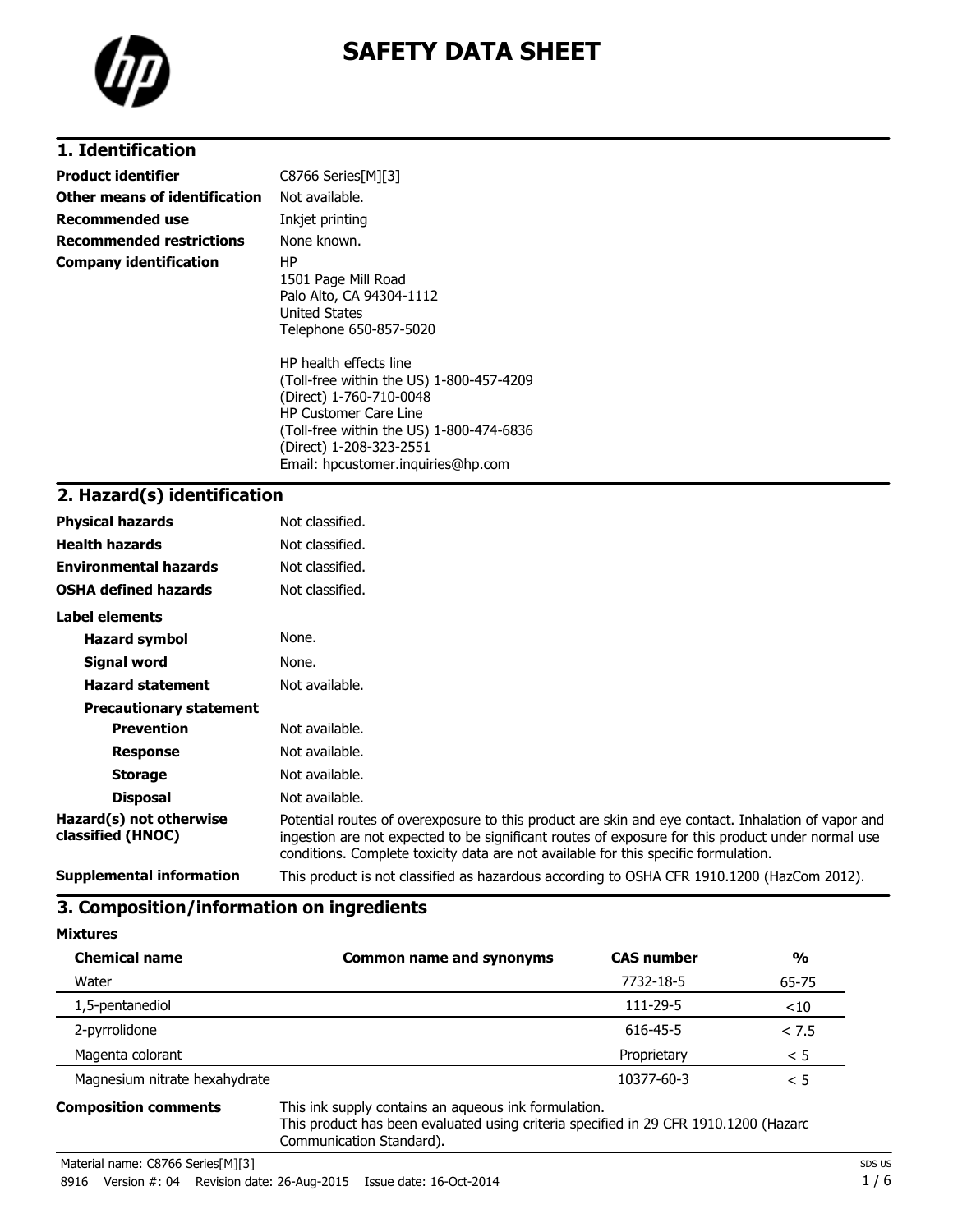| 4. First-aid measures                                    |                                                                                                                                                                                                    |
|----------------------------------------------------------|----------------------------------------------------------------------------------------------------------------------------------------------------------------------------------------------------|
| <b>Inhalation</b>                                        | Remove to fresh air. If symptoms persist, get medical attention.                                                                                                                                   |
| <b>Skin contact</b>                                      | Wash affected areas thoroughly with mild soap and water. Get medical attention if irritation<br>develops or persists.                                                                              |
| Eye contact                                              | Do not rub eyes. Immediately flush with large amounts of clean, warm water (low pressure) for at<br>least 15 minutes or until particles are removed. If irritation persists get medical attention. |
| <b>Ingestion</b>                                         | If ingestion of a large amount does occur, seek medical attention.                                                                                                                                 |
| Most important<br>symptoms/effects, acute and<br>delayed | Not available.                                                                                                                                                                                     |

### **5. Fire-fighting measures**

| Suitable extinguishing media                                        | Dry chemical, CO2, water spray or regular foam. |
|---------------------------------------------------------------------|-------------------------------------------------|
| Unsuitable extinguishing<br>media                                   | None known.                                     |
| <b>Specific hazards arising from</b><br>the chemical                | Not applicable.                                 |
| Special protective equipment<br>and precautions for<br>firefighters | Not available.                                  |
| <b>Specific methods</b>                                             | None established.                               |

### **6. Accidental release measures**

| <b>Personal precautions,</b><br>protective equipment and<br>emergency procedures | Wear appropriate personal protective equipment.                                                                                                                              |
|----------------------------------------------------------------------------------|------------------------------------------------------------------------------------------------------------------------------------------------------------------------------|
| <b>Methods and materials for</b><br>containment and cleaning up                  | Dike the spilled material, where this is possible. Absorb with inert absorbent such as dry clay, sand<br>or diatomaceous earth, commercial sorbents, or recover using pumps. |
| <b>Environmental precautions</b>                                                 | Do not let product enter drains. Do not flush into surface water or sanitary sewer system.                                                                                   |

# **7. Handling and storage**

|                                                                    | <b>Precautions for safe handling</b> Avoid contact with skin, eyes and clothing. |
|--------------------------------------------------------------------|----------------------------------------------------------------------------------|
| Conditions for safe storage,<br>including any<br>incompatibilities | Keep out of the reach of children. Keep away from excessive heat or cold.        |

### **8. Exposure controls/personal protection**

| <b>Occupational exposure limits</b>        | No exposure limits noted for ingredient(s).                            |
|--------------------------------------------|------------------------------------------------------------------------|
| <b>Biological limit values</b>             | No biological exposure limits noted for the ingredient(s).             |
| <b>Exposure quidelines</b>                 | None established.                                                      |
| <b>Appropriate engineering</b><br>controls | Use in a well ventilated area.                                         |
|                                            | Individual protection measures, such as personal protective equipment  |
| Eye/face protection                        | Not available.                                                         |
| <b>Skin protection</b>                     |                                                                        |
| <b>Hand protection</b>                     | Not available.                                                         |
| <b>Other</b>                               | Not available.                                                         |
| <b>Respiratory protection</b>              | Not available.                                                         |
| <b>Thermal hazards</b>                     | Not available.                                                         |
| <b>General hygiene</b><br>considerations   | Handle in accordance with good industrial hygiene and safety practice. |
|                                            |                                                                        |

# **9. Physical and chemical properties**

#### **Appearance**

| <b>Physical state</b> | Liguid. |
|-----------------------|---------|
| Color                 | Magenta |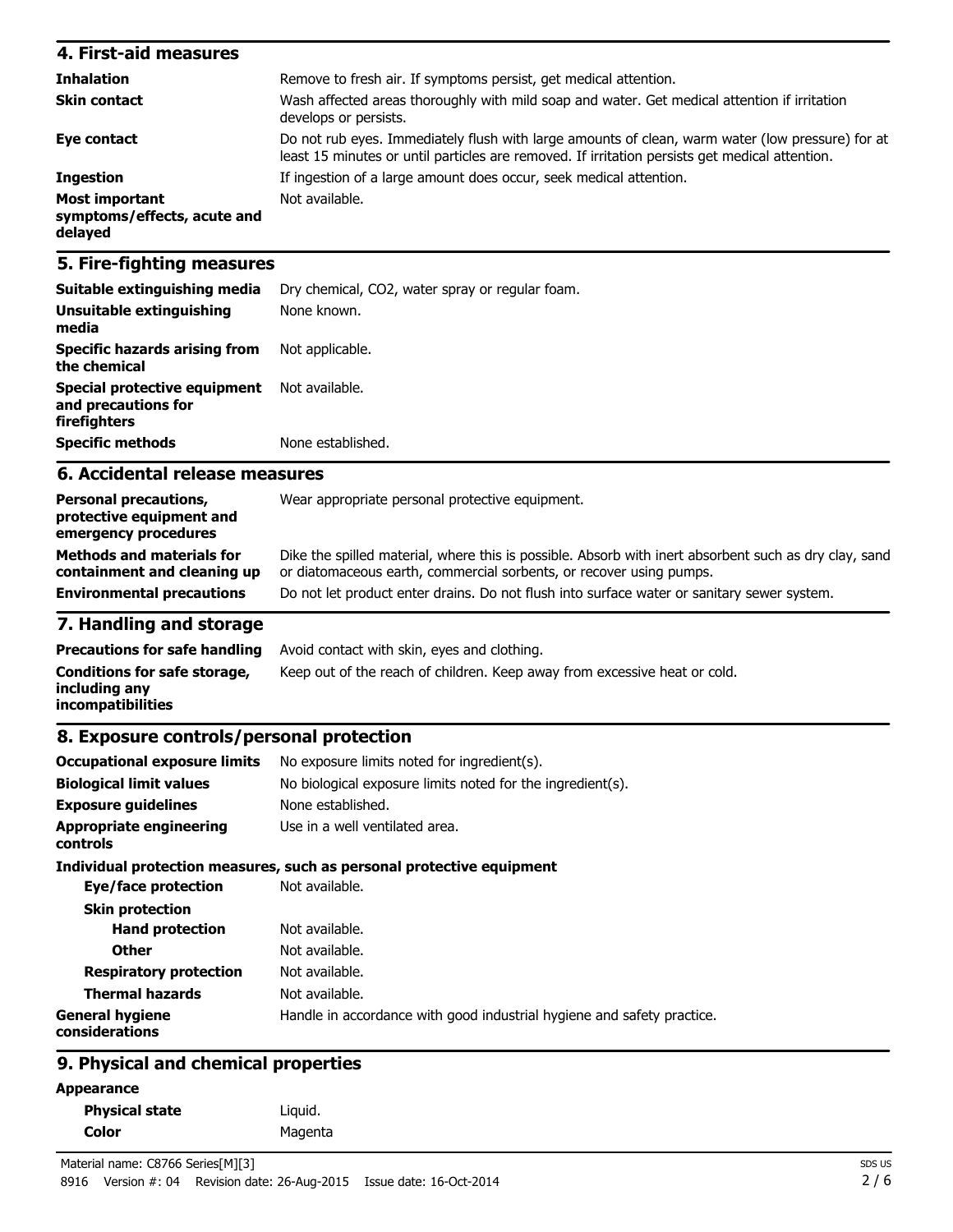| Odor                                               | Not available.                                            |  |
|----------------------------------------------------|-----------------------------------------------------------|--|
| <b>Odor threshold</b>                              | Not available.                                            |  |
| рH                                                 | $6.2 - 6.8$                                               |  |
| Melting point/freezing point                       | Not available.                                            |  |
| <b>Initial boiling point and</b><br>boiling range  | Not determined                                            |  |
| <b>Flash point</b>                                 | > 200.0 °F (> 93.3 °C) Pensky-Martens Closed Cup          |  |
| <b>Evaporation rate</b>                            | Not determined                                            |  |
| <b>Flammability (solid, gas)</b>                   | Not available.                                            |  |
| Upper/lower flammability or explosive limits       |                                                           |  |
| Flammability limit - lower Not determined<br>(9/6) |                                                           |  |
| <b>Flammability limit -</b><br>upper $(\% )$       | Not available.                                            |  |
| <b>Explosive limit - lower</b><br>(%)              | Not available.                                            |  |
| <b>Explosive limit - upper</b><br>(%)              | Not available.                                            |  |
| <b>Vapor pressure</b>                              | Not determined                                            |  |
| Solubility(ies)                                    |                                                           |  |
| <b>Solubility (water)</b>                          | Soluble in water                                          |  |
| <b>Partition coefficient</b><br>(n-octanol/water)  | Not available.                                            |  |
| <b>Auto-ignition temperature</b>                   | Not available.                                            |  |
| <b>Decomposition temperature</b>                   | Not available.                                            |  |
| <b>Viscosity</b>                                   | $>= 2 cp$                                                 |  |
| <b>Other information</b>                           | For other VOC regulatory data/information see Section 15. |  |
| VOC (Weight %)                                     | $<$ 221 g/L                                               |  |

# **10. Stability and reactivity**

| <b>Reactivity</b><br><b>Chemical stability</b><br><b>Possibility of hazardous</b><br>reactions | Not available.<br>Stable under recommended storage conditions.<br>Will not occur.           |
|------------------------------------------------------------------------------------------------|---------------------------------------------------------------------------------------------|
| <b>Conditions to avoid</b>                                                                     | Not available.                                                                              |
| <b>Incompatible materials</b>                                                                  | Incompatible with strong bases and oxidizing agents.                                        |
| <b>Hazardous decomposition</b>                                                                 | Upon decomposition, this product may yield gaseous nitrogen oxides, carbon monoxide, carbon |
| products                                                                                       | dioxide and/or low molecular weight hydrocarbons.                                           |

# **11. Toxicological information**

| Symptoms related to the<br>physical, chemical and<br>toxicological characteristics | Not available.                                                    |  |  |
|------------------------------------------------------------------------------------|-------------------------------------------------------------------|--|--|
| Information on toxicological effects                                               |                                                                   |  |  |
| <b>Acute toxicity</b>                                                              | Based on available data, the classification criteria are not met. |  |  |
| <b>Skin corrosion/irritation</b>                                                   | Based on available data, the classification criteria are not met. |  |  |
| Serious eye damage/eye<br>irritation                                               | Based on available data, the classification criteria are not met. |  |  |
| Respiratory or skin sensitization                                                  |                                                                   |  |  |
| <b>Respiratory sensitization</b>                                                   | Based on available data, the classification criteria are not met. |  |  |
| <b>Skin sensitization</b>                                                          | Based on available data, the classification criteria are not met. |  |  |
| <b>Germ cell mutagenicity</b>                                                      | Based on available data, the classification criteria are not met. |  |  |
| <b>Carcinogenicity</b>                                                             | Based on available data, the classification criteria are not met. |  |  |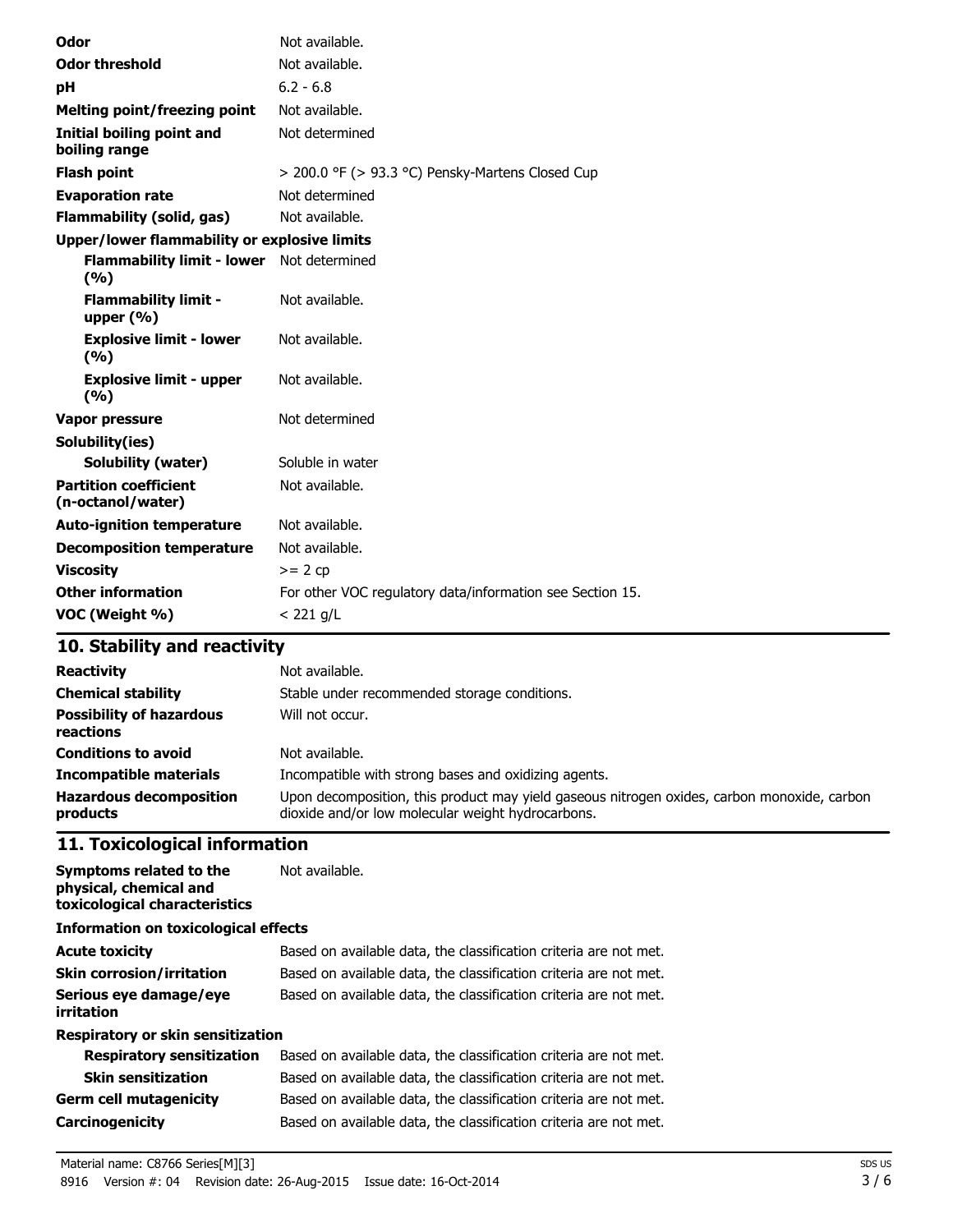| <b>Reproductive toxicity</b>                                       |                                                                                                                                                                                                                                                                                                                                                                                                                                                                | Based on available data, the classification criteria are not met.                                                                                               |                        |  |
|--------------------------------------------------------------------|----------------------------------------------------------------------------------------------------------------------------------------------------------------------------------------------------------------------------------------------------------------------------------------------------------------------------------------------------------------------------------------------------------------------------------------------------------------|-----------------------------------------------------------------------------------------------------------------------------------------------------------------|------------------------|--|
| <b>Specific target organ toxicity</b><br>- single exposure         |                                                                                                                                                                                                                                                                                                                                                                                                                                                                | Based on available data, the classification criteria are not met.<br>Based on available data, the classification criteria are not met.                          |                        |  |
| <b>Specific target organ toxicity</b><br>- repeated exposure       |                                                                                                                                                                                                                                                                                                                                                                                                                                                                |                                                                                                                                                                 |                        |  |
| <b>Aspiration hazard</b>                                           |                                                                                                                                                                                                                                                                                                                                                                                                                                                                | Based on available data, the classification criteria are not met.                                                                                               |                        |  |
| <b>Further information</b>                                         |                                                                                                                                                                                                                                                                                                                                                                                                                                                                | Complete toxicity data are not available for this specific formulation<br>Refer to Section 2 for potential health effects and Section 4 for first aid measures. |                        |  |
| <b>Components</b>                                                  | <b>Species</b>                                                                                                                                                                                                                                                                                                                                                                                                                                                 |                                                                                                                                                                 | <b>Test Results</b>    |  |
| 2-pyrrolidone (CAS 616-45-5)                                       |                                                                                                                                                                                                                                                                                                                                                                                                                                                                |                                                                                                                                                                 |                        |  |
| Acute                                                              |                                                                                                                                                                                                                                                                                                                                                                                                                                                                |                                                                                                                                                                 |                        |  |
| Oral                                                               |                                                                                                                                                                                                                                                                                                                                                                                                                                                                |                                                                                                                                                                 |                        |  |
| LD50                                                               | Guinea pig                                                                                                                                                                                                                                                                                                                                                                                                                                                     |                                                                                                                                                                 | 6500 mg/kg             |  |
|                                                                    | Rat                                                                                                                                                                                                                                                                                                                                                                                                                                                            |                                                                                                                                                                 | 6500 mg/kg             |  |
| 12. Ecological information                                         |                                                                                                                                                                                                                                                                                                                                                                                                                                                                |                                                                                                                                                                 |                        |  |
| <b>Ecotoxicity</b>                                                 |                                                                                                                                                                                                                                                                                                                                                                                                                                                                |                                                                                                                                                                 |                        |  |
| <b>Product</b>                                                     |                                                                                                                                                                                                                                                                                                                                                                                                                                                                | <b>Species</b>                                                                                                                                                  | <b>Test Results</b>    |  |
| C8766 Series[M][3] (CAS Mixture)                                   |                                                                                                                                                                                                                                                                                                                                                                                                                                                                |                                                                                                                                                                 |                        |  |
| <b>Aquatic</b>                                                     |                                                                                                                                                                                                                                                                                                                                                                                                                                                                |                                                                                                                                                                 |                        |  |
| Acute                                                              |                                                                                                                                                                                                                                                                                                                                                                                                                                                                |                                                                                                                                                                 |                        |  |
| Fish                                                               | LC50                                                                                                                                                                                                                                                                                                                                                                                                                                                           | Fathead minnow (Pimephales promelas)                                                                                                                            | $<$ 400 mg/l, 96 hours |  |
| <b>Components</b>                                                  |                                                                                                                                                                                                                                                                                                                                                                                                                                                                | <b>Species</b>                                                                                                                                                  | <b>Test Results</b>    |  |
| 2-pyrrolidone (CAS 616-45-5)                                       |                                                                                                                                                                                                                                                                                                                                                                                                                                                                |                                                                                                                                                                 |                        |  |
| <b>Aquatic</b>                                                     |                                                                                                                                                                                                                                                                                                                                                                                                                                                                |                                                                                                                                                                 |                        |  |
| Crustacea                                                          | <b>EC50</b>                                                                                                                                                                                                                                                                                                                                                                                                                                                    | Water flea (Daphnia pulex)                                                                                                                                      | 13.21 mg/l, 48 hours   |  |
| <b>Persistence and degradability</b>                               | Not available.                                                                                                                                                                                                                                                                                                                                                                                                                                                 |                                                                                                                                                                 |                        |  |
| <b>Bioaccumulative potential</b>                                   | Not available.                                                                                                                                                                                                                                                                                                                                                                                                                                                 |                                                                                                                                                                 |                        |  |
| Partition coefficient n-octanol / water (log Kow)<br>2-pyrrolidone |                                                                                                                                                                                                                                                                                                                                                                                                                                                                | $-0.85$                                                                                                                                                         |                        |  |
| <b>Mobility in soil</b>                                            | Not available.                                                                                                                                                                                                                                                                                                                                                                                                                                                 |                                                                                                                                                                 |                        |  |
| <b>Other adverse effects</b>                                       | Not available.                                                                                                                                                                                                                                                                                                                                                                                                                                                 |                                                                                                                                                                 |                        |  |
|                                                                    |                                                                                                                                                                                                                                                                                                                                                                                                                                                                |                                                                                                                                                                 |                        |  |
| 13. Disposal considerations                                        |                                                                                                                                                                                                                                                                                                                                                                                                                                                                |                                                                                                                                                                 |                        |  |
| <b>Disposal instructions</b>                                       | Do not allow this material to drain into sewers/water supplies. Dispose of waste material according<br>to Local, State, Federal, and Provincial Environmental Regulations.<br>HP's Planet Partners (trademark) supplies recycling program enables simple, convenient recycling of<br>HP original inkjet and LaserJet supplies. For more information and to determine if this service is<br>available in your location, please visit http://www.hp.com/recycle. |                                                                                                                                                                 |                        |  |
| 14. Transport information                                          |                                                                                                                                                                                                                                                                                                                                                                                                                                                                |                                                                                                                                                                 |                        |  |
| <b>DOT</b>                                                         |                                                                                                                                                                                                                                                                                                                                                                                                                                                                |                                                                                                                                                                 |                        |  |
| Not regulated as dangerous goods.                                  |                                                                                                                                                                                                                                                                                                                                                                                                                                                                |                                                                                                                                                                 |                        |  |
| <b>IATA</b>                                                        |                                                                                                                                                                                                                                                                                                                                                                                                                                                                |                                                                                                                                                                 |                        |  |
| Not regulated as dangerous goods.                                  |                                                                                                                                                                                                                                                                                                                                                                                                                                                                |                                                                                                                                                                 |                        |  |
| <b>IMDG</b>                                                        |                                                                                                                                                                                                                                                                                                                                                                                                                                                                |                                                                                                                                                                 |                        |  |
| Not regulated as dangerous goods.                                  |                                                                                                                                                                                                                                                                                                                                                                                                                                                                |                                                                                                                                                                 |                        |  |

# **ADR**

Not regulated as dangerous goods.

**Further information** Not a dangerous good under DOT, IATA, ADR, IMDG, or RID.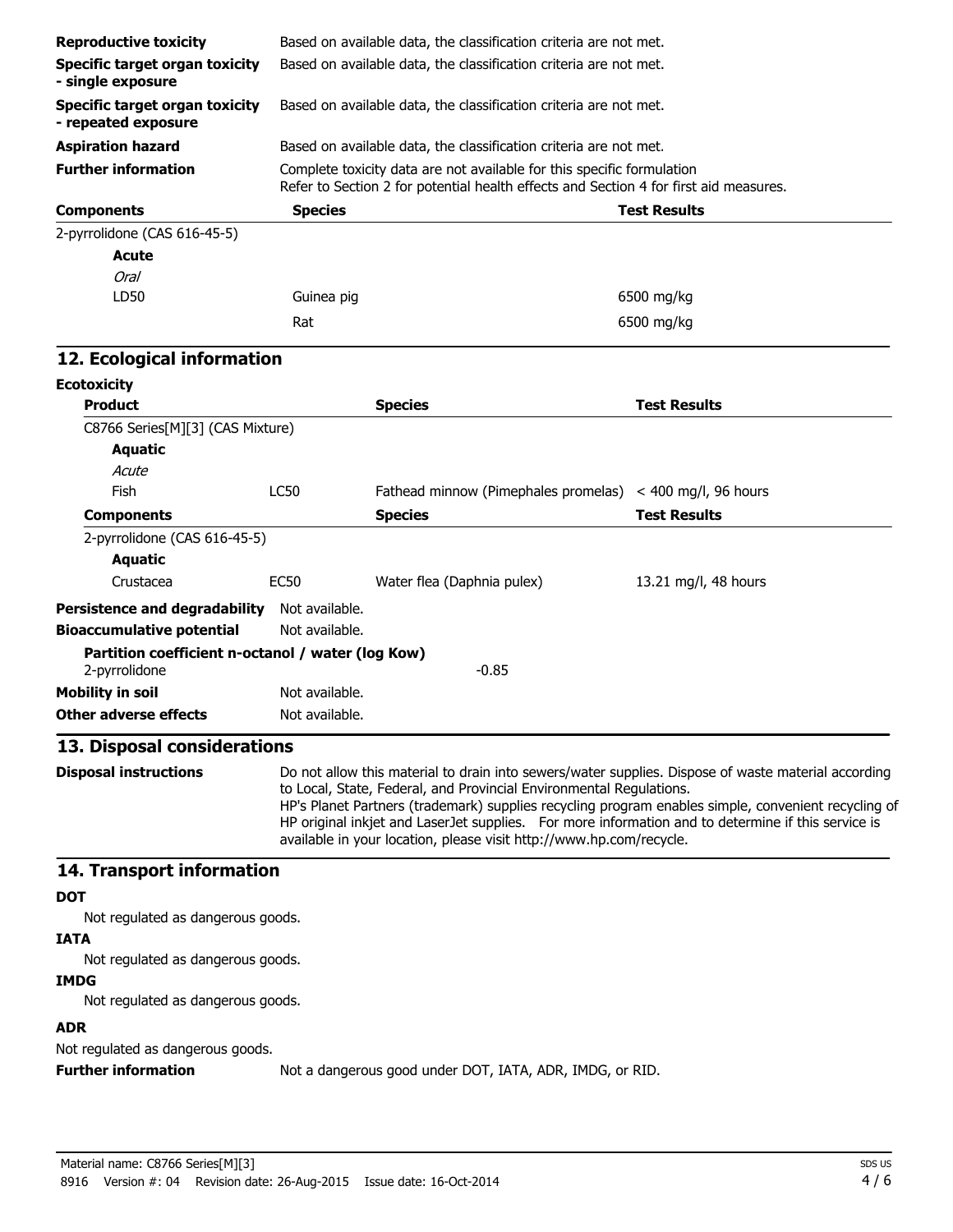# **15. Regulatory information**

| <b>US federal regulations</b>                               | US TSCA 12(b): Does not contain listed chemicals. A substance in this product is the subject of a<br>Significant New Use Rule (SNUR) at 40CFR721.10460. The Significant New Use(s) for this<br>substance (P03-307) is that it may not be manufactured or processed as a powder and must be<br>used in the manner prescribed in the premanufacture notification<br>TSCA 12(b) Components: Once per country reporting is required. The SNUR substance is present at<br>1 percent or greater in the final product. |
|-------------------------------------------------------------|-----------------------------------------------------------------------------------------------------------------------------------------------------------------------------------------------------------------------------------------------------------------------------------------------------------------------------------------------------------------------------------------------------------------------------------------------------------------------------------------------------------------|
|                                                             | TSCA Section 12(b) Export Notification (40 CFR 707, Subpt. D)                                                                                                                                                                                                                                                                                                                                                                                                                                                   |
| Not regulated.                                              |                                                                                                                                                                                                                                                                                                                                                                                                                                                                                                                 |
| <b>CERCLA Hazardous Substance List (40 CFR 302.4)</b>       |                                                                                                                                                                                                                                                                                                                                                                                                                                                                                                                 |
| Not listed.                                                 |                                                                                                                                                                                                                                                                                                                                                                                                                                                                                                                 |
| <b>SARA 304 Emergency release notification</b>              |                                                                                                                                                                                                                                                                                                                                                                                                                                                                                                                 |
| Not regulated.                                              |                                                                                                                                                                                                                                                                                                                                                                                                                                                                                                                 |
|                                                             | OSHA Specifically Regulated Substances (29 CFR 1910.1001-1050)                                                                                                                                                                                                                                                                                                                                                                                                                                                  |
| Not listed.                                                 |                                                                                                                                                                                                                                                                                                                                                                                                                                                                                                                 |
|                                                             | <b>Superfund Amendments and Reauthorization Act of 1986 (SARA)</b>                                                                                                                                                                                                                                                                                                                                                                                                                                              |
| <b>Hazard categories</b>                                    | Immediate Hazard - No<br>Delayed Hazard - No                                                                                                                                                                                                                                                                                                                                                                                                                                                                    |
|                                                             | Fire Hazard - No                                                                                                                                                                                                                                                                                                                                                                                                                                                                                                |
|                                                             | Pressure Hazard - No                                                                                                                                                                                                                                                                                                                                                                                                                                                                                            |
|                                                             | Reactivity Hazard - No                                                                                                                                                                                                                                                                                                                                                                                                                                                                                          |
| <b>SARA 302 Extremely hazardous substance</b>               |                                                                                                                                                                                                                                                                                                                                                                                                                                                                                                                 |
| Not listed.                                                 |                                                                                                                                                                                                                                                                                                                                                                                                                                                                                                                 |
| <b>SARA 311/312</b><br><b>Hazardous chemical</b>            | No                                                                                                                                                                                                                                                                                                                                                                                                                                                                                                              |
| <b>Other federal regulations</b>                            |                                                                                                                                                                                                                                                                                                                                                                                                                                                                                                                 |
| <b>Safe Drinking Water Act</b><br>(SDWA)                    | Not regulated.                                                                                                                                                                                                                                                                                                                                                                                                                                                                                                  |
| <b>US state regulations</b>                                 |                                                                                                                                                                                                                                                                                                                                                                                                                                                                                                                 |
| US. Massachusetts RTK - Substance List                      |                                                                                                                                                                                                                                                                                                                                                                                                                                                                                                                 |
| 2-pyrrolidone (CAS 616-45-5)                                | US. New Jersey Worker and Community Right-to-Know Act                                                                                                                                                                                                                                                                                                                                                                                                                                                           |
| Not listed.                                                 |                                                                                                                                                                                                                                                                                                                                                                                                                                                                                                                 |
|                                                             | US. Pennsylvania Worker and Community Right-to-Know Law                                                                                                                                                                                                                                                                                                                                                                                                                                                         |
| 2-pyrrolidone (CAS 616-45-5)<br><b>US. Rhode Island RTK</b> |                                                                                                                                                                                                                                                                                                                                                                                                                                                                                                                 |
| Not regulated.                                              |                                                                                                                                                                                                                                                                                                                                                                                                                                                                                                                 |
| <b>US. California Proposition 65</b><br>Not Listed.         |                                                                                                                                                                                                                                                                                                                                                                                                                                                                                                                 |
| <b>Other information</b>                                    | VOC content (less water, less exempt compounds) = $<$ 674 g/L (U.S. requirement, not for<br>emissions)                                                                                                                                                                                                                                                                                                                                                                                                          |
|                                                             | VOC data based on formulation (Organic compounds minus solids)                                                                                                                                                                                                                                                                                                                                                                                                                                                  |
| <b>Regulatory information</b>                               | All chemical substances in this HP product have been notified or are exempt from notification under<br>chemical substances notification laws in the following countries: US (TSCA), EU (EINECS/ELINCS),<br>Switzerland, Canada (DSL/NDSL), Australia, Japan, Philippines, South Korea, New Zealand, and<br>China.                                                                                                                                                                                               |
|                                                             | 16. Other information, including date of preparation or last revision                                                                                                                                                                                                                                                                                                                                                                                                                                           |
| <b>Issue date</b>                                           | 16-Oct-2014                                                                                                                                                                                                                                                                                                                                                                                                                                                                                                     |
| <b>Dovision data</b>                                        | $26$ Aug $2015$                                                                                                                                                                                                                                                                                                                                                                                                                                                                                                 |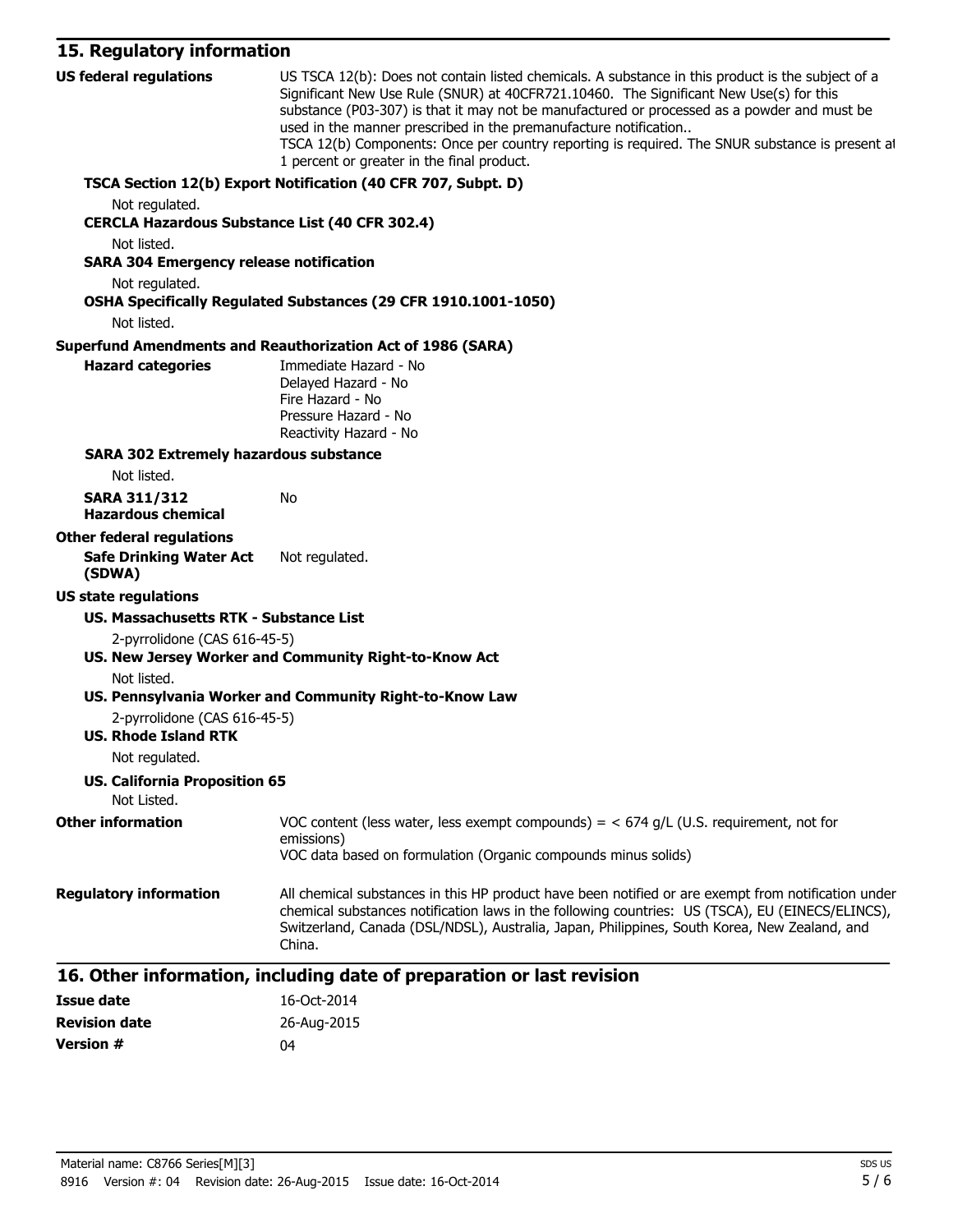| <b>Disclaimer</b>               | This Safety Data Sheet document is provided without charge to customers of HP. Data is the most<br>current known to HP at the time of preparation of this document and is believed to be accurate. It<br>should not be construed as quaranteeing specific properties of the products as described or<br>suitability for a particular application. This document was prepared to the requirements of the<br>jurisdiction specified in Section 1 above and may not meet regulatory requirements in other<br>countries. |
|---------------------------------|----------------------------------------------------------------------------------------------------------------------------------------------------------------------------------------------------------------------------------------------------------------------------------------------------------------------------------------------------------------------------------------------------------------------------------------------------------------------------------------------------------------------|
| <b>Revision Information</b>     | Composition / Information on Ingredients<br>Other information, including date of preparation or last revision: Disclaimer                                                                                                                                                                                                                                                                                                                                                                                            |
| <b>Manufacturer information</b> | HP<br>1501 Page Mill Road<br>Palo Alto, CA 94304-1112 US<br>Direct 1-650-857-5020                                                                                                                                                                                                                                                                                                                                                                                                                                    |

#### **Explanation of abbreviations**

| <b>ACGIH</b>  | American Conference of Governmental Industrial Hygienists           |
|---------------|---------------------------------------------------------------------|
| <b>CAS</b>    | <b>Chemical Abstracts Service</b>                                   |
| <b>CERCLA</b> | Comprehensive Environmental Response Compensation and Liability Act |
| <b>CFR</b>    | Code of Federal Regulations                                         |
| <b>COC</b>    | Cleveland Open Cup                                                  |
| <b>DOT</b>    | Department of Transportation                                        |
| <b>EPCRA</b>  | Emergency Planning and Community Right-to-Know Act (aka SARA)       |
| <b>IARC</b>   | International Agency for Research on Cancer                         |
| <b>NIOSH</b>  | National Institute for Occupational Safety and Health               |
| <b>NTP</b>    | National Toxicology Program                                         |
| <b>OSHA</b>   | Occupational Safety and Health Administration                       |
| <b>PEL</b>    | Permissible Exposure Limit                                          |
| <b>RCRA</b>   | Resource Conservation and Recovery Act                              |
| <b>REC</b>    | Recommended                                                         |
| <b>REL</b>    | Recommended Exposure Limit                                          |
| <b>SARA</b>   | Superfund Amendments and Reauthorization Act of 1986                |
| <b>STEL</b>   | Short-Term Exposure Limit                                           |
| <b>TCLP</b>   | Toxicity Characteristics Leaching Procedure                         |
| <b>TLV</b>    | <b>Threshold Limit Value</b>                                        |
| <b>TSCA</b>   | <b>Toxic Substances Control Act</b>                                 |
| <b>VOC</b>    | Volatile Organic Compounds                                          |
|               |                                                                     |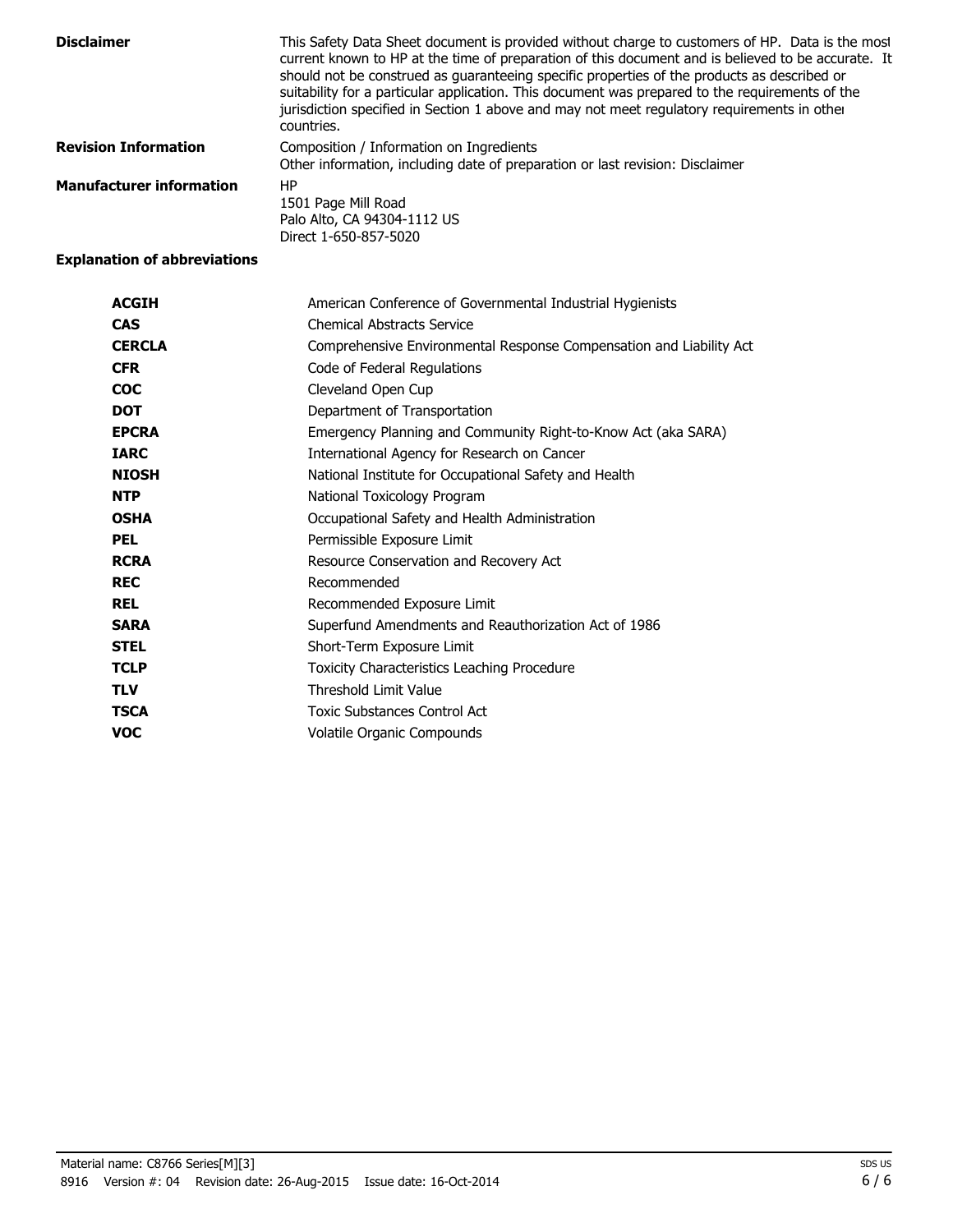

# **SAFETY DATA SHEET**

# **1. Identification**

| <b>Product identifier</b>       | $C8766$ Series $[Y][3]$                                                                                                                                                                                                                    |
|---------------------------------|--------------------------------------------------------------------------------------------------------------------------------------------------------------------------------------------------------------------------------------------|
| Other means of identification   | Not available.                                                                                                                                                                                                                             |
| Recommended use                 | Inkjet printing                                                                                                                                                                                                                            |
| <b>Recommended restrictions</b> | None known.                                                                                                                                                                                                                                |
| <b>Company identification</b>   | HP.<br>1501 Page Mill Road<br>Palo Alto, CA 94304-1112<br>United States<br>Telephone 650-857-5020                                                                                                                                          |
|                                 | HP health effects line<br>(Toll-free within the US) 1-800-457-4209<br>(Direct) 1-760-710-0048<br><b>HP Customer Care Line</b><br>(Toll-free within the US) 1-800-474-6836<br>(Direct) 1-208-323-2551<br>Email: hpcustomer.inguiries@hp.com |

# **2. Hazard(s) identification**

| <b>Physical hazards</b>                      | Not classified.                                                                                                                                                                                                                                                                                |
|----------------------------------------------|------------------------------------------------------------------------------------------------------------------------------------------------------------------------------------------------------------------------------------------------------------------------------------------------|
| <b>Health hazards</b>                        | Not classified.                                                                                                                                                                                                                                                                                |
| <b>Environmental hazards</b>                 | Not classified.                                                                                                                                                                                                                                                                                |
| <b>OSHA defined hazards</b>                  | Not classified.                                                                                                                                                                                                                                                                                |
| Label elements                               |                                                                                                                                                                                                                                                                                                |
| <b>Hazard symbol</b>                         | None.                                                                                                                                                                                                                                                                                          |
| Signal word                                  | None.                                                                                                                                                                                                                                                                                          |
| <b>Hazard statement</b>                      | Not available.                                                                                                                                                                                                                                                                                 |
| <b>Precautionary statement</b>               |                                                                                                                                                                                                                                                                                                |
| <b>Prevention</b>                            | Not available.                                                                                                                                                                                                                                                                                 |
| <b>Response</b>                              | Not available.                                                                                                                                                                                                                                                                                 |
| <b>Storage</b>                               | Not available.                                                                                                                                                                                                                                                                                 |
| <b>Disposal</b>                              | Not available.                                                                                                                                                                                                                                                                                 |
| Hazard(s) not otherwise<br>classified (HNOC) | Potential routes of overexposure to this product are skin and eye contact. Inhalation of vapor and<br>ingestion are not expected to be significant routes of exposure for this product under normal use<br>conditions. Complete toxicity data are not available for this specific formulation. |
| <b>Supplemental information</b>              | This product is not classified as hazardous according to OSHA CFR 1910.1200 (HazCom 2012).                                                                                                                                                                                                     |

#### **3. Composition/information on ingredients**

| <b>Chemical name</b>          | <b>Common name and synonyms</b> | <b>CAS number</b> | $\frac{0}{0}$ |
|-------------------------------|---------------------------------|-------------------|---------------|
| Water                         |                                 | 7732-18-5         | 65-75         |
| 1,5-pentanediol               |                                 | 111-29-5          | $<$ 10        |
| 2-pyrrolidone                 |                                 | 616-45-5          | < 7.5         |
| Yellow colorant               |                                 | Proprietary       | < 7.5         |
| Magnesium nitrate hexahydrate |                                 | 10377-60-3        | < 5           |

**Composition comments** This ink supply contains an aqueous ink formulation. This product has been evaluated using criteria specified in 29 CFR 1910.1200 (Hazard Communication Standard).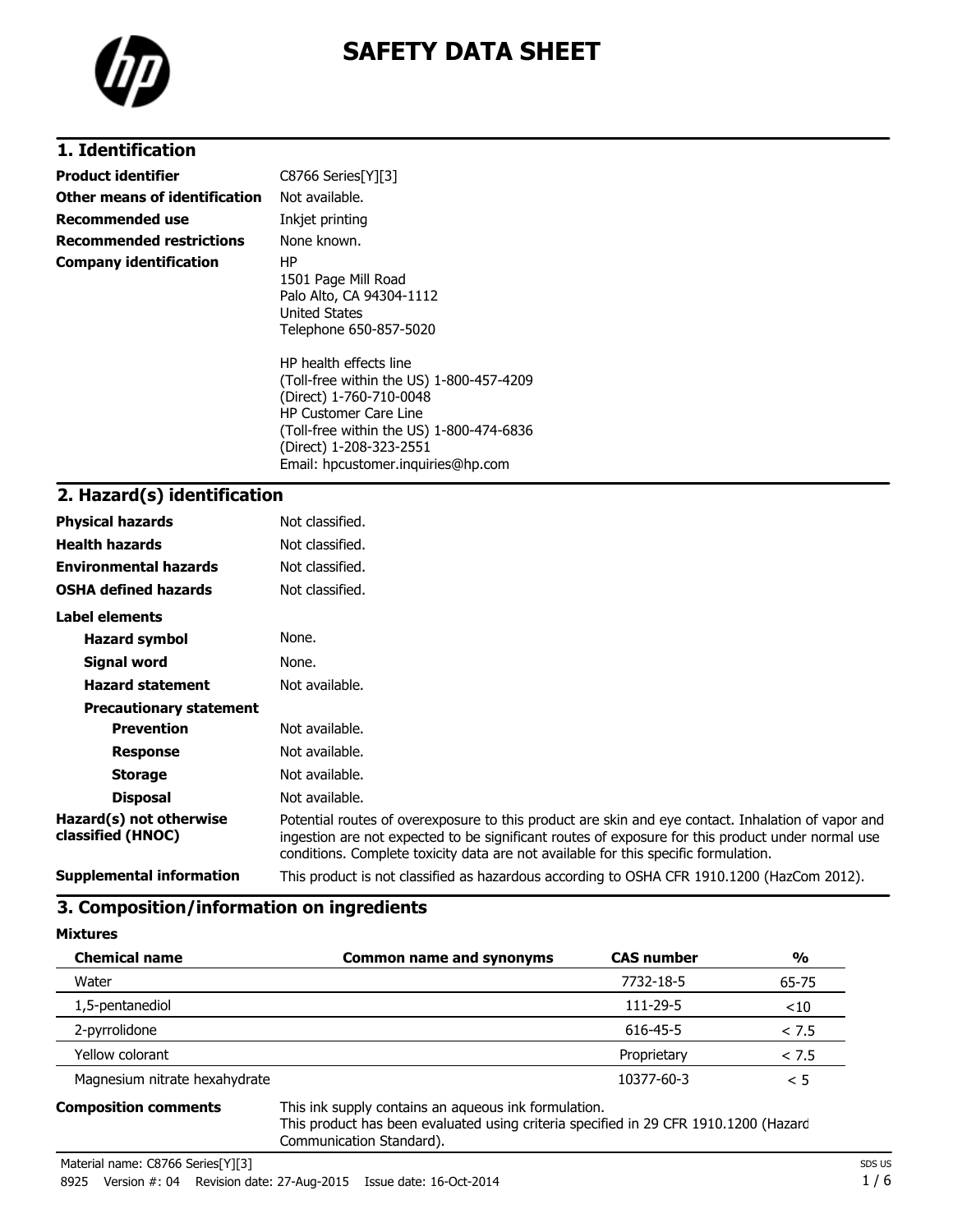| 4. First-aid measures                                    |                                                                                                                                                                                                    |
|----------------------------------------------------------|----------------------------------------------------------------------------------------------------------------------------------------------------------------------------------------------------|
| <b>Inhalation</b>                                        | Remove to fresh air. If symptoms persist, get medical attention.                                                                                                                                   |
| <b>Skin contact</b>                                      | Wash affected areas thoroughly with mild soap and water. Get medical attention if irritation<br>develops or persists.                                                                              |
| Eye contact                                              | Do not rub eyes. Immediately flush with large amounts of clean, warm water (low pressure) for at<br>least 15 minutes or until particles are removed. If irritation persists get medical attention. |
| <b>Ingestion</b>                                         | If ingestion of a large amount does occur, seek medical attention.                                                                                                                                 |
| Most important<br>symptoms/effects, acute and<br>delayed | Not available.                                                                                                                                                                                     |

### **5. Fire-fighting measures**

| Suitable extinguishing media                                        | Dry chemical, CO2, water spray or regular foam. |
|---------------------------------------------------------------------|-------------------------------------------------|
| Unsuitable extinguishing<br>media                                   | None known.                                     |
| <b>Specific hazards arising from</b><br>the chemical                | Not applicable.                                 |
| Special protective equipment<br>and precautions for<br>firefighters | Not available.                                  |
| <b>Specific methods</b>                                             | None established.                               |

### **6. Accidental release measures**

| <b>Personal precautions,</b><br>protective equipment and<br>emergency procedures | Wear appropriate personal protective equipment.                                                                                                                              |
|----------------------------------------------------------------------------------|------------------------------------------------------------------------------------------------------------------------------------------------------------------------------|
| <b>Methods and materials for</b><br>containment and cleaning up                  | Dike the spilled material, where this is possible. Absorb with inert absorbent such as dry clay, sand<br>or diatomaceous earth, commercial sorbents, or recover using pumps. |
| <b>Environmental precautions</b>                                                 | Do not let product enter drains. Do not flush into surface water or sanitary sewer system.                                                                                   |

# **7. Handling and storage**

|                                                                    | <b>Precautions for safe handling</b> Avoid contact with skin, eyes and clothing. |
|--------------------------------------------------------------------|----------------------------------------------------------------------------------|
| Conditions for safe storage,<br>including anv<br>incompatibilities | Keep out of the reach of children. Keep away from excessive heat or cold.        |

### **8. Exposure controls/personal protection**

| <b>Occupational exposure limits</b>        | No exposure limits noted for ingredient(s).                            |
|--------------------------------------------|------------------------------------------------------------------------|
| <b>Biological limit values</b>             | No biological exposure limits noted for the ingredient(s).             |
| <b>Exposure quidelines</b>                 | None established.                                                      |
| <b>Appropriate engineering</b><br>controls | Use in a well ventilated area.                                         |
|                                            | Individual protection measures, such as personal protective equipment  |
| Eye/face protection                        | Not available.                                                         |
| <b>Skin protection</b>                     |                                                                        |
| <b>Hand protection</b>                     | Not available.                                                         |
| <b>Other</b>                               | Not available.                                                         |
| <b>Respiratory protection</b>              | Not available.                                                         |
| <b>Thermal hazards</b>                     | Not available.                                                         |
| <b>General hygiene</b><br>considerations   | Handle in accordance with good industrial hygiene and safety practice. |
|                                            |                                                                        |

# **9. Physical and chemical properties**

#### **Appearance**

| <b>Physical state</b> | Liquid. |
|-----------------------|---------|
| Color                 | Yellow  |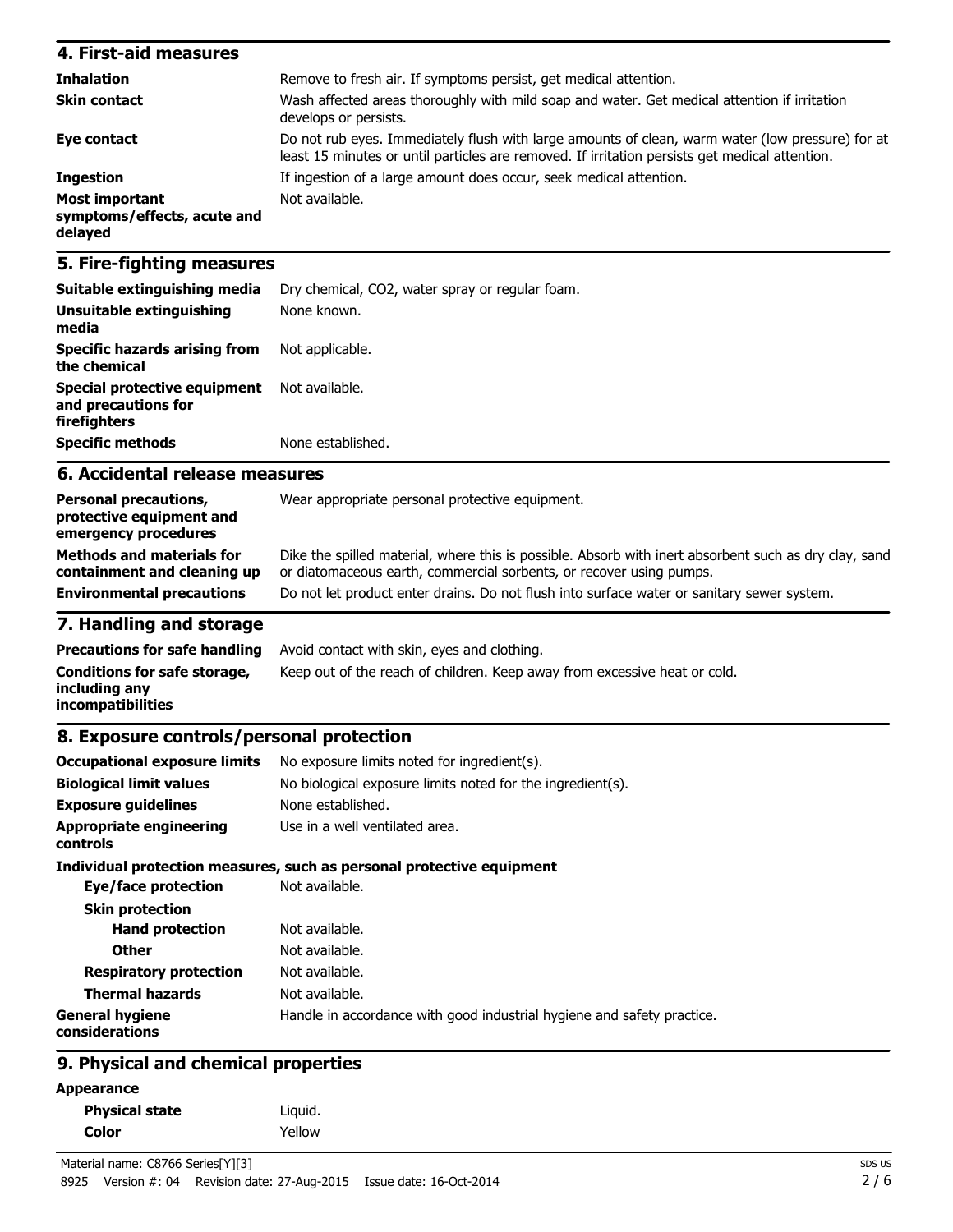| Odor                                               | Not available.                                            |
|----------------------------------------------------|-----------------------------------------------------------|
| <b>Odor threshold</b>                              | Not available.                                            |
| рH                                                 | $6.2 - 6.8$                                               |
| Melting point/freezing point                       | Not available.                                            |
| <b>Initial boiling point and</b><br>boiling range  | Not determined                                            |
| <b>Flash point</b>                                 | > 200.0 °F (> 93.3 °C) Pensky-Martens Closed Cup          |
| <b>Evaporation rate</b>                            | Not determined                                            |
| <b>Flammability (solid, gas)</b>                   | Not available.                                            |
| Upper/lower flammability or explosive limits       |                                                           |
| Flammability limit - lower Not determined<br>(9/6) |                                                           |
| <b>Flammability limit -</b><br>upper $(\% )$       | Not available.                                            |
| <b>Explosive limit - lower</b><br>(%)              | Not available.                                            |
| <b>Explosive limit - upper</b><br>(%)              | Not available.                                            |
| <b>Vapor pressure</b>                              | Not determined                                            |
| Solubility(ies)                                    |                                                           |
| <b>Solubility (water)</b>                          | Soluble in water                                          |
| <b>Partition coefficient</b><br>(n-octanol/water)  | Not available.                                            |
| <b>Auto-ignition temperature</b>                   | Not available.                                            |
| <b>Decomposition temperature</b>                   | Not available.                                            |
| <b>Viscosity</b>                                   | $>= 2 cp$                                                 |
| <b>Other information</b>                           | For other VOC regulatory data/information see Section 15. |
| VOC (Weight %)                                     | $<$ 221 g/L                                               |

# **10. Stability and reactivity**

| <b>Reactivity</b><br><b>Chemical stability</b><br><b>Possibility of hazardous</b><br>reactions | Not available.<br>Stable under recommended storage conditions.<br>Will not occur.                                                                |
|------------------------------------------------------------------------------------------------|--------------------------------------------------------------------------------------------------------------------------------------------------|
| <b>Conditions to avoid</b>                                                                     | Not available.                                                                                                                                   |
| <b>Incompatible materials</b>                                                                  | Incompatible with strong bases and oxidizing agents.                                                                                             |
| <b>Hazardous decomposition</b><br>products                                                     | Upon decomposition, this product may yield gaseous nitrogen oxides, carbon monoxide, carbon<br>dioxide and/or low molecular weight hydrocarbons. |

# **11. Toxicological information**

| Symptoms related to the<br>physical, chemical and<br>toxicological characteristics | Not available.                                                    |  |  |
|------------------------------------------------------------------------------------|-------------------------------------------------------------------|--|--|
| Information on toxicological effects                                               |                                                                   |  |  |
| <b>Acute toxicity</b>                                                              | Based on available data, the classification criteria are not met. |  |  |
| <b>Skin corrosion/irritation</b>                                                   | Based on available data, the classification criteria are not met. |  |  |
| Serious eye damage/eye<br>irritation                                               | Based on available data, the classification criteria are not met. |  |  |
| Respiratory or skin sensitization                                                  |                                                                   |  |  |
| <b>Respiratory sensitization</b>                                                   | Based on available data, the classification criteria are not met. |  |  |
| <b>Skin sensitization</b>                                                          | Based on available data, the classification criteria are not met. |  |  |
| <b>Germ cell mutagenicity</b>                                                      | Based on available data, the classification criteria are not met. |  |  |
| <b>Carcinogenicity</b>                                                             | Based on available data, the classification criteria are not met. |  |  |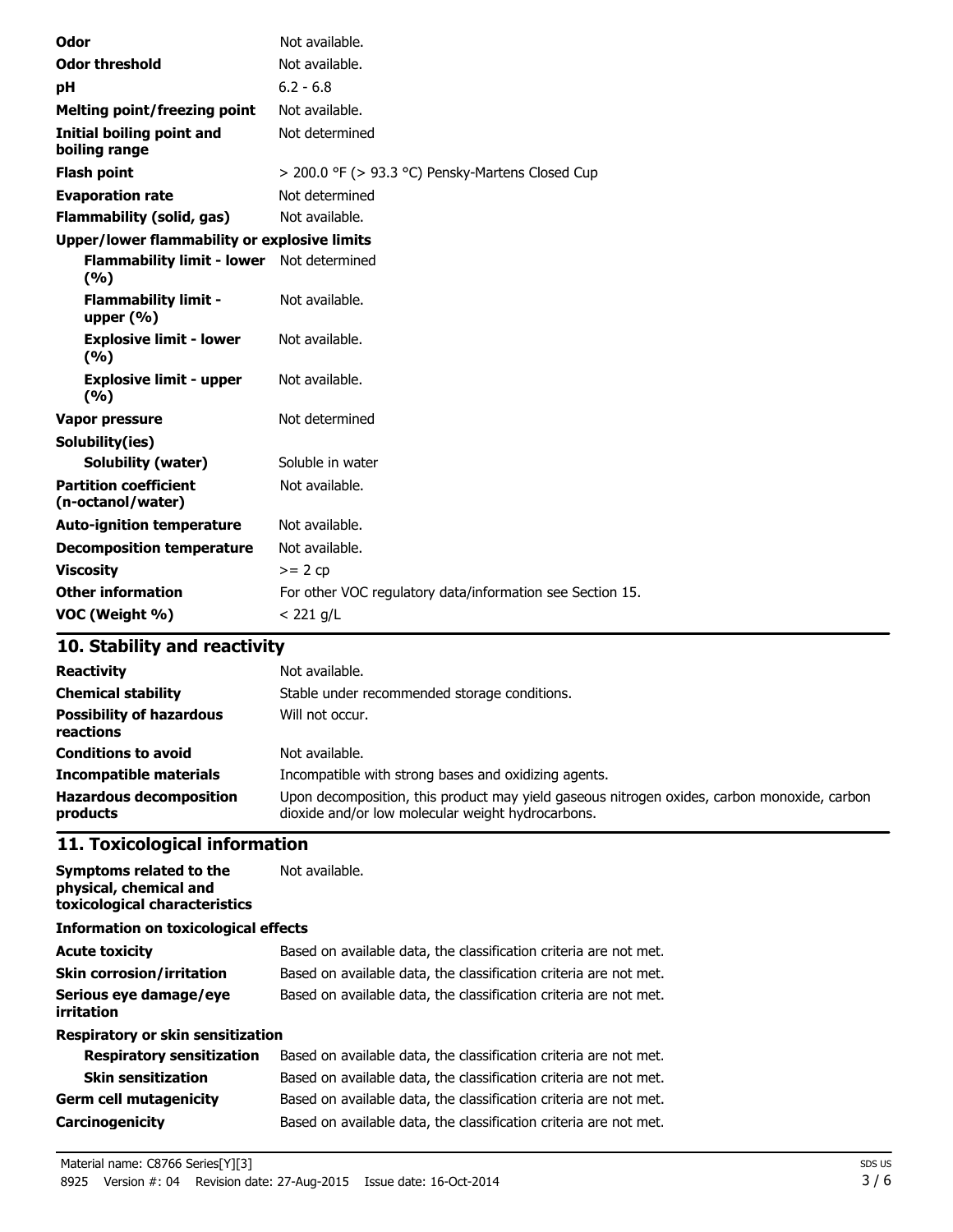| <b>Reproductive toxicity</b>                                       |                                                                                                                                                                                                                                                                                                                                                                                                                                                                | Based on available data, the classification criteria are not met.                                                                                               |                        |
|--------------------------------------------------------------------|----------------------------------------------------------------------------------------------------------------------------------------------------------------------------------------------------------------------------------------------------------------------------------------------------------------------------------------------------------------------------------------------------------------------------------------------------------------|-----------------------------------------------------------------------------------------------------------------------------------------------------------------|------------------------|
| <b>Specific target organ toxicity</b><br>- single exposure         |                                                                                                                                                                                                                                                                                                                                                                                                                                                                | Based on available data, the classification criteria are not met.                                                                                               |                        |
| Specific target organ toxicity<br>- repeated exposure              |                                                                                                                                                                                                                                                                                                                                                                                                                                                                | Based on available data, the classification criteria are not met.                                                                                               |                        |
| <b>Aspiration hazard</b>                                           |                                                                                                                                                                                                                                                                                                                                                                                                                                                                | Based on available data, the classification criteria are not met.                                                                                               |                        |
| <b>Further information</b>                                         |                                                                                                                                                                                                                                                                                                                                                                                                                                                                | Complete toxicity data are not available for this specific formulation<br>Refer to Section 2 for potential health effects and Section 4 for first aid measures. |                        |
| <b>Components</b>                                                  | <b>Species</b>                                                                                                                                                                                                                                                                                                                                                                                                                                                 |                                                                                                                                                                 | <b>Test Results</b>    |
| 2-pyrrolidone (CAS 616-45-5)<br>Acute<br>Oral                      |                                                                                                                                                                                                                                                                                                                                                                                                                                                                |                                                                                                                                                                 |                        |
| LD50                                                               | Guinea pig                                                                                                                                                                                                                                                                                                                                                                                                                                                     |                                                                                                                                                                 | 6500 mg/kg             |
|                                                                    | Rat                                                                                                                                                                                                                                                                                                                                                                                                                                                            |                                                                                                                                                                 | 6500 mg/kg             |
| 12. Ecological information                                         |                                                                                                                                                                                                                                                                                                                                                                                                                                                                |                                                                                                                                                                 |                        |
| <b>Ecotoxicity</b>                                                 |                                                                                                                                                                                                                                                                                                                                                                                                                                                                |                                                                                                                                                                 |                        |
| <b>Product</b>                                                     |                                                                                                                                                                                                                                                                                                                                                                                                                                                                | <b>Species</b>                                                                                                                                                  | <b>Test Results</b>    |
| C8766 Series[Y][3] (CAS Mixture)                                   |                                                                                                                                                                                                                                                                                                                                                                                                                                                                |                                                                                                                                                                 |                        |
| <b>Aquatic</b>                                                     |                                                                                                                                                                                                                                                                                                                                                                                                                                                                |                                                                                                                                                                 |                        |
| Acute                                                              |                                                                                                                                                                                                                                                                                                                                                                                                                                                                |                                                                                                                                                                 |                        |
| Fish                                                               | LC50                                                                                                                                                                                                                                                                                                                                                                                                                                                           | Fathead minnow (Pimephales promelas)                                                                                                                            | $<$ 400 mg/l, 96 hours |
| <b>Components</b>                                                  |                                                                                                                                                                                                                                                                                                                                                                                                                                                                | <b>Species</b>                                                                                                                                                  | <b>Test Results</b>    |
| 2-pyrrolidone (CAS 616-45-5)                                       |                                                                                                                                                                                                                                                                                                                                                                                                                                                                |                                                                                                                                                                 |                        |
| <b>Aquatic</b>                                                     |                                                                                                                                                                                                                                                                                                                                                                                                                                                                |                                                                                                                                                                 |                        |
| Crustacea                                                          | <b>EC50</b>                                                                                                                                                                                                                                                                                                                                                                                                                                                    | Water flea (Daphnia pulex)                                                                                                                                      | 13.21 mg/l, 48 hours   |
| <b>Persistence and degradability</b>                               | Not available.                                                                                                                                                                                                                                                                                                                                                                                                                                                 |                                                                                                                                                                 |                        |
| <b>Bioaccumulative potential</b>                                   | Not available.                                                                                                                                                                                                                                                                                                                                                                                                                                                 |                                                                                                                                                                 |                        |
| Partition coefficient n-octanol / water (log Kow)<br>2-pyrrolidone |                                                                                                                                                                                                                                                                                                                                                                                                                                                                | $-0.85$                                                                                                                                                         |                        |
| <b>Mobility in soil</b>                                            | Not available.                                                                                                                                                                                                                                                                                                                                                                                                                                                 |                                                                                                                                                                 |                        |
| <b>Other adverse effects</b>                                       | Not available.                                                                                                                                                                                                                                                                                                                                                                                                                                                 |                                                                                                                                                                 |                        |
| 13. Disposal considerations                                        |                                                                                                                                                                                                                                                                                                                                                                                                                                                                |                                                                                                                                                                 |                        |
| <b>Disposal instructions</b>                                       | Do not allow this material to drain into sewers/water supplies. Dispose of waste material according<br>to Local, State, Federal, and Provincial Environmental Regulations.<br>HP's Planet Partners (trademark) supplies recycling program enables simple, convenient recycling of<br>HP original inkjet and LaserJet supplies. For more information and to determine if this service is<br>available in your location, please visit http://www.hp.com/recycle. |                                                                                                                                                                 |                        |
| 14. Transport information                                          |                                                                                                                                                                                                                                                                                                                                                                                                                                                                |                                                                                                                                                                 |                        |
| <b>DOT</b><br>Not regulated as dangerous goods.                    |                                                                                                                                                                                                                                                                                                                                                                                                                                                                |                                                                                                                                                                 |                        |
| <b>IATA</b>                                                        |                                                                                                                                                                                                                                                                                                                                                                                                                                                                |                                                                                                                                                                 |                        |
| Not regulated as dangerous goods.<br><b>IMDG</b>                   |                                                                                                                                                                                                                                                                                                                                                                                                                                                                |                                                                                                                                                                 |                        |
| Not regulated as dangerous goods.<br><b>ADR</b>                    |                                                                                                                                                                                                                                                                                                                                                                                                                                                                |                                                                                                                                                                 |                        |
| Not regulated as dangerous goods.<br><b>Further information</b>    |                                                                                                                                                                                                                                                                                                                                                                                                                                                                | Not a dangerous good under DOT, IATA, ADR, IMDG, or RID.                                                                                                        |                        |
| 15. Regulatory information                                         |                                                                                                                                                                                                                                                                                                                                                                                                                                                                |                                                                                                                                                                 |                        |

**US federal regulations** US TSCA 12(b): Does not contain listed chemicals.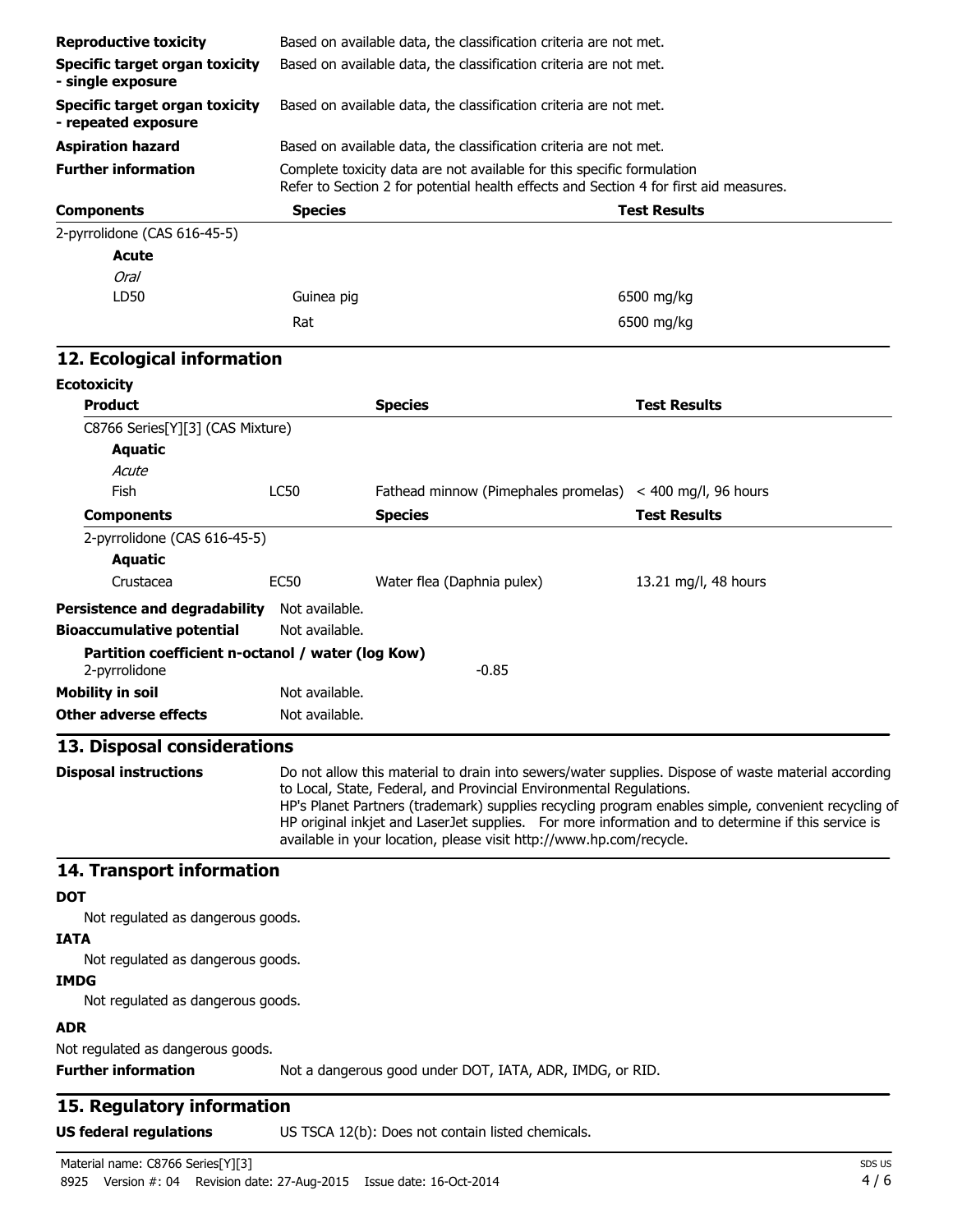|                                                                              | TSCA Section 12(b) Export Notification (40 CFR 707, Subpt. D)                                                                                                                                                                                                                                                                                                                                                                                                                                                        |  |
|------------------------------------------------------------------------------|----------------------------------------------------------------------------------------------------------------------------------------------------------------------------------------------------------------------------------------------------------------------------------------------------------------------------------------------------------------------------------------------------------------------------------------------------------------------------------------------------------------------|--|
| Not regulated.                                                               |                                                                                                                                                                                                                                                                                                                                                                                                                                                                                                                      |  |
| <b>CERCLA Hazardous Substance List (40 CFR 302.4)</b>                        |                                                                                                                                                                                                                                                                                                                                                                                                                                                                                                                      |  |
| Not listed.<br><b>SARA 304 Emergency release notification</b>                |                                                                                                                                                                                                                                                                                                                                                                                                                                                                                                                      |  |
| Not regulated.                                                               |                                                                                                                                                                                                                                                                                                                                                                                                                                                                                                                      |  |
|                                                                              | OSHA Specifically Regulated Substances (29 CFR 1910.1001-1050)                                                                                                                                                                                                                                                                                                                                                                                                                                                       |  |
| Not listed.                                                                  |                                                                                                                                                                                                                                                                                                                                                                                                                                                                                                                      |  |
|                                                                              | <b>Superfund Amendments and Reauthorization Act of 1986 (SARA)</b>                                                                                                                                                                                                                                                                                                                                                                                                                                                   |  |
| <b>Hazard categories</b>                                                     | Immediate Hazard - No<br>Delayed Hazard - No<br>Fire Hazard - No<br>Pressure Hazard - No                                                                                                                                                                                                                                                                                                                                                                                                                             |  |
|                                                                              | Reactivity Hazard - No                                                                                                                                                                                                                                                                                                                                                                                                                                                                                               |  |
| <b>SARA 302 Extremely hazardous substance</b><br>Not listed.                 |                                                                                                                                                                                                                                                                                                                                                                                                                                                                                                                      |  |
| <b>SARA 311/312</b><br><b>Hazardous chemical</b>                             | No                                                                                                                                                                                                                                                                                                                                                                                                                                                                                                                   |  |
| <b>Other federal regulations</b><br><b>Safe Drinking Water Act</b><br>(SDWA) | Not regulated.                                                                                                                                                                                                                                                                                                                                                                                                                                                                                                       |  |
| <b>US state regulations</b>                                                  |                                                                                                                                                                                                                                                                                                                                                                                                                                                                                                                      |  |
| <b>US. Massachusetts RTK - Substance List</b>                                |                                                                                                                                                                                                                                                                                                                                                                                                                                                                                                                      |  |
| 2-pyrrolidone (CAS 616-45-5)                                                 | US. New Jersey Worker and Community Right-to-Know Act                                                                                                                                                                                                                                                                                                                                                                                                                                                                |  |
| Not listed.                                                                  |                                                                                                                                                                                                                                                                                                                                                                                                                                                                                                                      |  |
|                                                                              | US. Pennsylvania Worker and Community Right-to-Know Law                                                                                                                                                                                                                                                                                                                                                                                                                                                              |  |
| 2-pyrrolidone (CAS 616-45-5)<br><b>US. Rhode Island RTK</b>                  |                                                                                                                                                                                                                                                                                                                                                                                                                                                                                                                      |  |
| Not regulated.                                                               |                                                                                                                                                                                                                                                                                                                                                                                                                                                                                                                      |  |
| <b>US. California Proposition 65</b><br>Not Listed.                          |                                                                                                                                                                                                                                                                                                                                                                                                                                                                                                                      |  |
| <b>Other information</b>                                                     | VOC content (less water, less exempt compounds) = $<$ 663 g/L (U.S. requirement, not for<br>emissions) VOC data based on formulation (Organic compounds minus solids)                                                                                                                                                                                                                                                                                                                                                |  |
| <b>Regulatory information</b>                                                | All chemical substances in this HP product have been notified or are exempt from notification under<br>chemical substances notification laws in the following countries: US (TSCA), EU (EINECS/ELINCS),<br>Switzerland, Canada (DSL/NDSL), Australia, Japan, Philippines, South Korea, New Zealand, and<br>China.                                                                                                                                                                                                    |  |
|                                                                              | 16. Other information, including date of preparation or last revision                                                                                                                                                                                                                                                                                                                                                                                                                                                |  |
| <b>Issue date</b>                                                            | 16-Oct-2014                                                                                                                                                                                                                                                                                                                                                                                                                                                                                                          |  |
| <b>Revision date</b>                                                         | 27-Aug-2015                                                                                                                                                                                                                                                                                                                                                                                                                                                                                                          |  |
| <b>Version #</b>                                                             | 04                                                                                                                                                                                                                                                                                                                                                                                                                                                                                                                   |  |
| <b>Disclaimer</b>                                                            | This Safety Data Sheet document is provided without charge to customers of HP. Data is the most<br>current known to HP at the time of preparation of this document and is believed to be accurate. It<br>should not be construed as guaranteeing specific properties of the products as described or<br>suitability for a particular application. This document was prepared to the requirements of the<br>jurisdiction specified in Section 1 above and may not meet regulatory requirements in other<br>countries. |  |
| <b>Revision Information</b>                                                  | Composition / Information on Ingredients<br>Other information, including date of preparation or last revision: Disclaimer                                                                                                                                                                                                                                                                                                                                                                                            |  |
| <b>Manufacturer information</b>                                              | HP<br>1501 Page Mill Road                                                                                                                                                                                                                                                                                                                                                                                                                                                                                            |  |

Palo Alto, CA 94304-1112 US Direct 1-650-857-5020